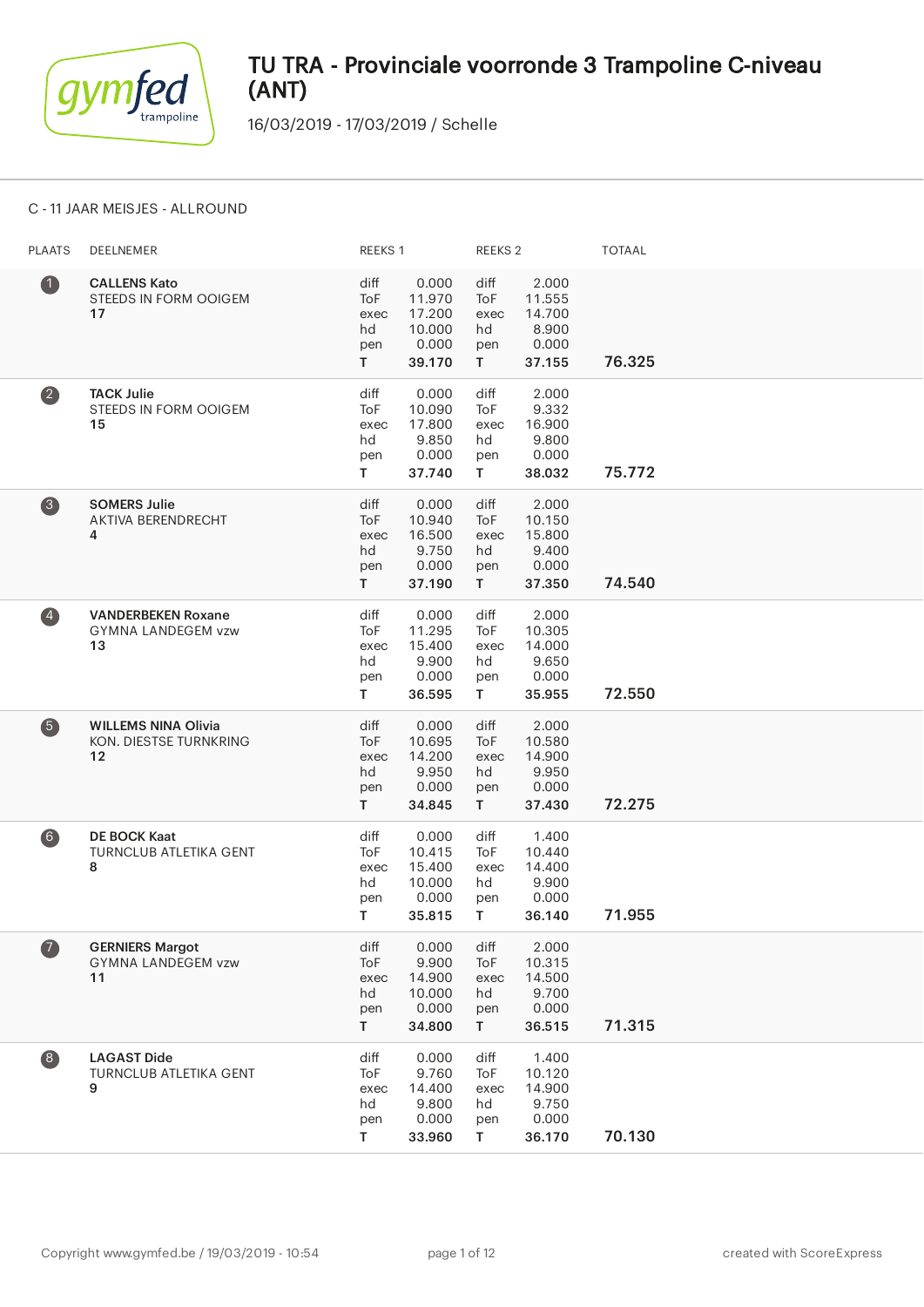

| <b>PLAATS</b>    | DEELNEMER                                                              | REEKS 1                                |                                                        | REEKS <sub>2</sub>                     |                                                       | <b>TOTAAL</b> |
|------------------|------------------------------------------------------------------------|----------------------------------------|--------------------------------------------------------|----------------------------------------|-------------------------------------------------------|---------------|
| $\left(9\right)$ | <b>VERSTUYF Abby</b><br>TURNKRING TEN GAERDE<br>3                      | diff<br>ToF<br>exec<br>hd<br>pen<br>T. | 0.000<br>9.880<br>14.300<br>9.900<br>0.000<br>34.080   | diff<br>ToF<br>exec<br>hd<br>pen<br>T  | 1.500<br>9.745<br>14.200<br>9.800<br>0.000<br>35.245  | 69.325        |
| 10               | <b>CONINGS Yanina</b><br>K.T. GEMS DIEPENBEEK<br>14                    | diff<br>ToF<br>exec<br>hd<br>pen<br>T. | 0.000<br>9.400<br>15.000<br>9.900<br>0.000<br>34.300   | diff<br>ToF<br>exec<br>hd<br>pen<br>T. | 1.100<br>9.160<br>14.300<br>9.800<br>0.000<br>34.360  | 68.660        |
| $\bf{1}$         | <b>VAN ROSSEM Hanne</b><br><b>GYMCLUB TERNAT vzw</b><br>$\overline{7}$ | diff<br>ToF<br>exec<br>hd<br>pen<br>T. | 0.000<br>9.720<br>14.200<br>9.600<br>0.000<br>33.520   | diff<br>ToF<br>exec<br>hd<br>pen<br>T. | 1.400<br>9.670<br>14.000<br>9.950<br>0.000<br>35.020  | 68.540        |
| $\mathbf{12}$    | <b>DECOCK Mira</b><br>GO4GYM<br>18                                     | diff<br>ToF<br>exec<br>hd<br>pen<br>T. | 0.000<br>9.925<br>12.400<br>9.400<br>0.000<br>31.725   | diff<br>ToF<br>exec<br>hd<br>pen<br>T  | 1.900<br>10.080<br>14.300<br>9.700<br>0.000<br>35.980 | 67.705        |
| $\overline{13}$  | <b>DE VREESE Febe</b><br>PALFIT PAAL vzw<br>16                         | diff<br>ToF<br>exec<br>hd<br>pen<br>T. | 0.000<br>10.310<br>15.900<br>9.700<br>0.000<br>35.910  | diff<br>ToF<br>exec<br>hd<br>pen<br>T. | 0.700<br>8.555<br>13.600<br>8.850<br>0.000<br>31.705  | 67.615        |
| $\overline{14}$  | <b>VERBEKEN Mien</b><br><b>TURNKRING TEN GAERDE</b><br>2               | diff<br>ToF<br>exec<br>hd<br>pen<br>T. | 0.000<br>10.200<br>13.000<br>9.700<br>0.000<br>32.900  | diff<br>ToF<br>exec<br>hd<br>pen<br>T  | 1.500<br>10.135<br>12.700<br>9.500<br>0.000<br>33.835 | 66.735        |
| <b>15</b>        | <b>BOUTE Amber</b><br><b>GYMCLUB ALTIS EEKLO</b><br>10                 | diff<br>ToF<br>exec<br>hd<br>pen<br>T. | 0.000<br>9.615<br>15.400<br>10.000<br>0.000<br>35.015  | diff<br>ToF<br>exec<br>hd<br>pen<br>T  | 0.700<br>9.750<br>13.300<br>9.100<br>2.600<br>30.250  | 65.265        |
| 16               | <b>AERTS Marthe</b><br>TURNKRING TEN GAERDE<br>5                       | diff<br>ToF<br>exec<br>hd<br>pen<br>T. | 0.000<br>3.020<br>3.500<br>2.750<br>0.000<br>9.270     | diff<br>ToF<br>exec<br>hd<br>pen<br>T. | 1.500<br>10.285<br>14.100<br>9.650<br>0.000<br>35.535 | 44.805        |
| $\mathbf{D}$     | <b>MESENS Noor</b><br>TURNKRING DE GIERTJES<br>1                       | diff<br>ToF<br>exec<br>hd<br>pen<br>T. | 0.000<br>10.040<br>14.400<br>10.000<br>0.000<br>34.440 | diff<br>ToF<br>exec<br>hd<br>pen<br>T. | 0.500<br>1.925<br>2.700<br>1.750<br>0.000<br>6.875    | 41.315        |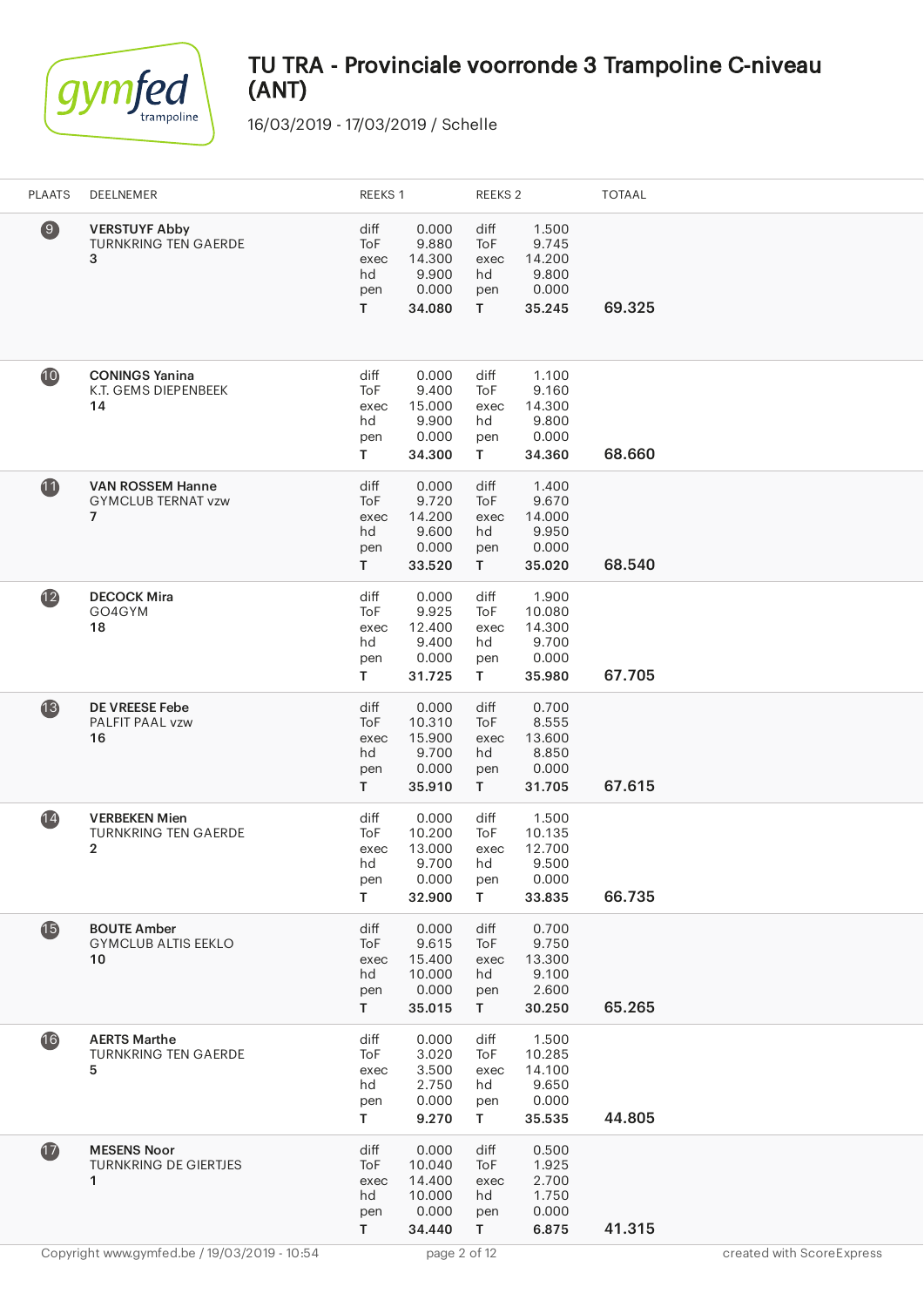

16/03/2019 - 17/03/2019 / Schelle

| <b>PLAATS</b> | DEELNEMER                                         | REEKS 1                          |                                                    | REEKS 2                          |                                                    | <b>TOTAAL</b> |
|---------------|---------------------------------------------------|----------------------------------|----------------------------------------------------|----------------------------------|----------------------------------------------------|---------------|
| (18)          | DE WAEL Femke<br><b>TURNKRING TEN GAERDE</b><br>6 | diff<br>ToF<br>exec<br>hd<br>pen | 0.000<br>3.415<br>4.000<br>2.400<br>0.000<br>9.815 | diff<br>ToF<br>exec<br>hd<br>pen | 0.500<br>1.070<br>1.400<br>0.900<br>0.000<br>3.870 | 13.685        |

### C - 11 JAAR MEISJES - ALLROUND ANTWERPEN

| <b>PLAATS</b>     | DEELNEMER                                               |                                         | <b>REEKS 1</b>                                         |                                       | REEKS 2                                               | <b>TOTAAL</b> |
|-------------------|---------------------------------------------------------|-----------------------------------------|--------------------------------------------------------|---------------------------------------|-------------------------------------------------------|---------------|
| $\blacksquare$    | <b>SOMERS Julie</b><br>AKTIVA BERENDRECHT<br>4          | diff<br><b>ToF</b><br>exec<br>hd<br>pen | 0.000<br>10.940<br>16.500<br>9.750<br>0.000<br>37.190  | diff<br>ToF<br>exec<br>hd<br>pen<br>т | 2.000<br>10.150<br>15.800<br>9.400<br>0.000<br>37.350 | 74.540        |
| $\left( 2\right)$ | <b>MESENS Noor</b><br><b>TURNKRING DE GIERTJES</b><br>1 | diff<br><b>ToF</b><br>exec<br>hd<br>pen | 0.000<br>10.040<br>14.400<br>10.000<br>0.000<br>34.440 | diff<br>ToF<br>exec<br>hd<br>pen      | 0.500<br>1.925<br>2.700<br>1.750<br>0.000<br>6.875    | 41.315        |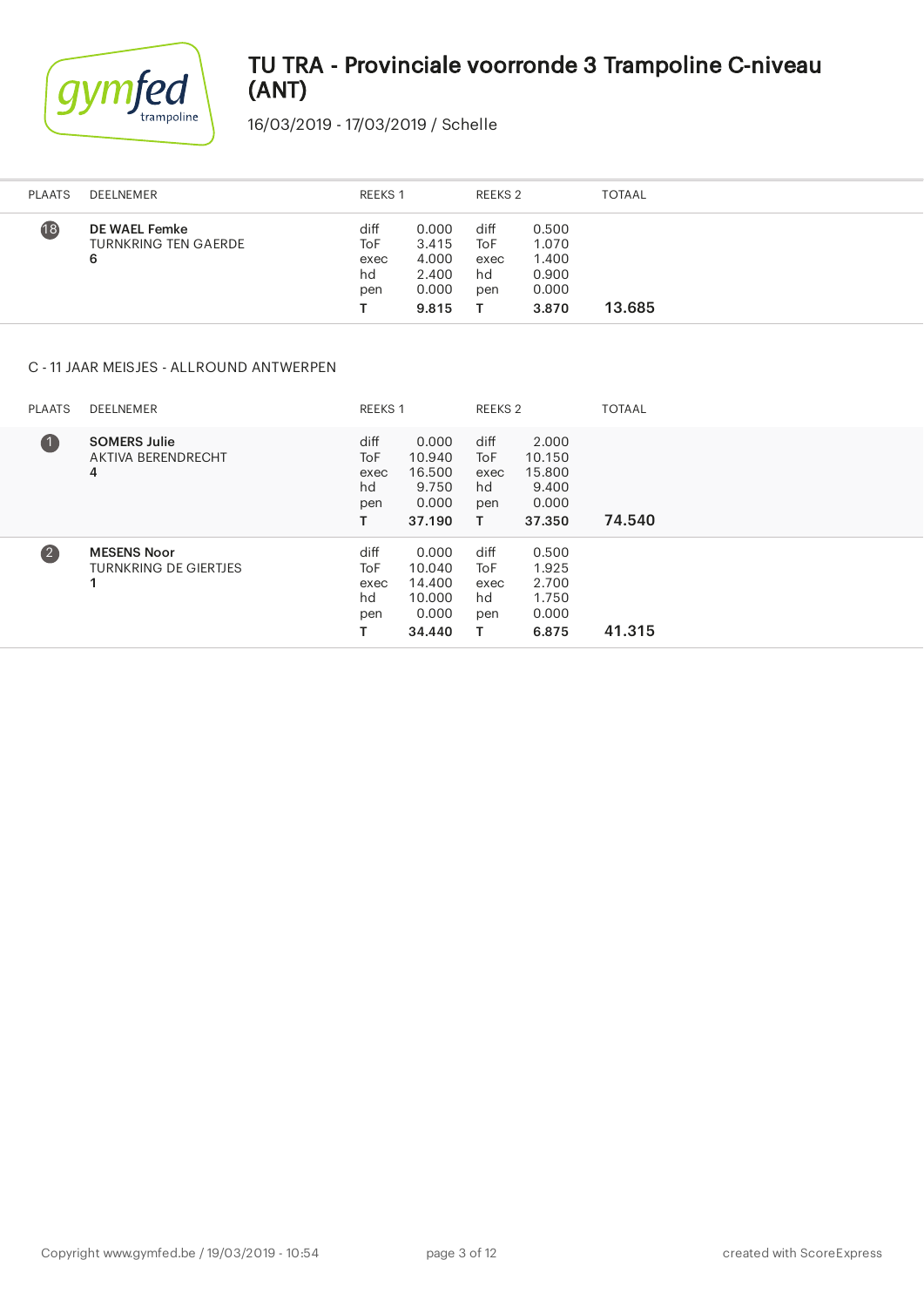

16/03/2019 - 17/03/2019 / Schelle

### C - 11 JAAR JONGENS - ALLROUND

| <b>PLAATS</b>           | <b>DEELNEMER</b>                                             | REEKS 1                                            |                                                        | REEKS <sub>2</sub>                                 |                                                       | <b>TOTAAL</b> |
|-------------------------|--------------------------------------------------------------|----------------------------------------------------|--------------------------------------------------------|----------------------------------------------------|-------------------------------------------------------|---------------|
| $\bullet$               | <b>VERSCHUEREN Len</b><br><b>TURNKRING DE GIERTJES</b><br>22 | diff<br>To <sub>F</sub><br>exec<br>hd<br>pen<br>T. | 0.000<br>11.360<br>15.600<br>10.000<br>0.000<br>36.960 | diff<br>To <sub>F</sub><br>exec<br>hd<br>pen<br>T  | 1.400<br>11.910<br>14.400<br>9.850<br>0.000<br>37.560 | 74.520        |
| $\overline{\mathbf{2}}$ | <b>VERBON Hannes</b><br><b>CORPUS SANUM HERENTALS</b><br>21  | diff<br><b>ToF</b><br>exec<br>hd<br>pen<br>T.      | 0.000<br>10.615<br>15.300<br>9.900<br>0.000<br>35.815  | diff<br>ToF<br>exec<br>hd<br>pen<br>T.             | 1.000<br>10.790<br>15.100<br>9.700<br>0.000<br>36.590 | 72.405        |
| 3                       | <b>DHONDT Lars</b><br><b>GYMNA LANDEGEM vzw</b><br>20        | diff<br><b>ToF</b><br>exec<br>hd<br>pen<br>T.      | 0.000<br>11.745<br>15.000<br>9.650<br>0.000<br>36.395  | diff<br>To <sub>F</sub><br>exec<br>hd<br>pen<br>T. | 2.000<br>11.595<br>12.000<br>9.600<br>0.000<br>35.195 | 71.590        |
| $\overline{\mathbf{A}}$ | <b>VERJANS Celle</b><br>K.T. GEMS DIEPENBEEK<br>19           | diff<br><b>ToF</b><br>exec<br>hd<br>pen<br>т       | 0.000<br>11.475<br>14.800<br>10.000<br>0.000<br>36.275 | diff<br>ToF<br>exec<br>hd<br>pen<br>T.             | 1.400<br>8.360<br>10.000<br>6.750<br>0.000<br>26.510  | 62.785        |

#### C - 11 JAAR JONGENS - ALLROUND ANTWERPEN

| <b>PLAATS</b>           | DEELNEMER                                                    | <b>REEKS 1</b>                        |                                                        |                                       | REEKS 2                                               | <b>TOTAAL</b> |
|-------------------------|--------------------------------------------------------------|---------------------------------------|--------------------------------------------------------|---------------------------------------|-------------------------------------------------------|---------------|
| $\blacksquare$          | <b>VERSCHUEREN Len</b><br><b>TURNKRING DE GIERTJES</b><br>22 | diff<br>ToF<br>exec<br>hd<br>pen<br>т | 0.000<br>11.360<br>15.600<br>10.000<br>0.000<br>36.960 | diff<br>ToF<br>exec<br>hd<br>pen<br>т | 1.400<br>11.910<br>14.400<br>9.850<br>0.000<br>37.560 | 74.520        |
| $\overline{\mathbf{2}}$ | <b>VERBON Hannes</b><br><b>CORPUS SANUM HERENTALS</b><br>21  | diff<br>ToF<br>exec<br>hd<br>pen<br>т | 0.000<br>10.615<br>15.300<br>9.900<br>0.000<br>35.815  | diff<br>ToF<br>exec<br>hd<br>pen      | 1.000<br>10.790<br>15.100<br>9.700<br>0.000<br>36.590 | 72.405        |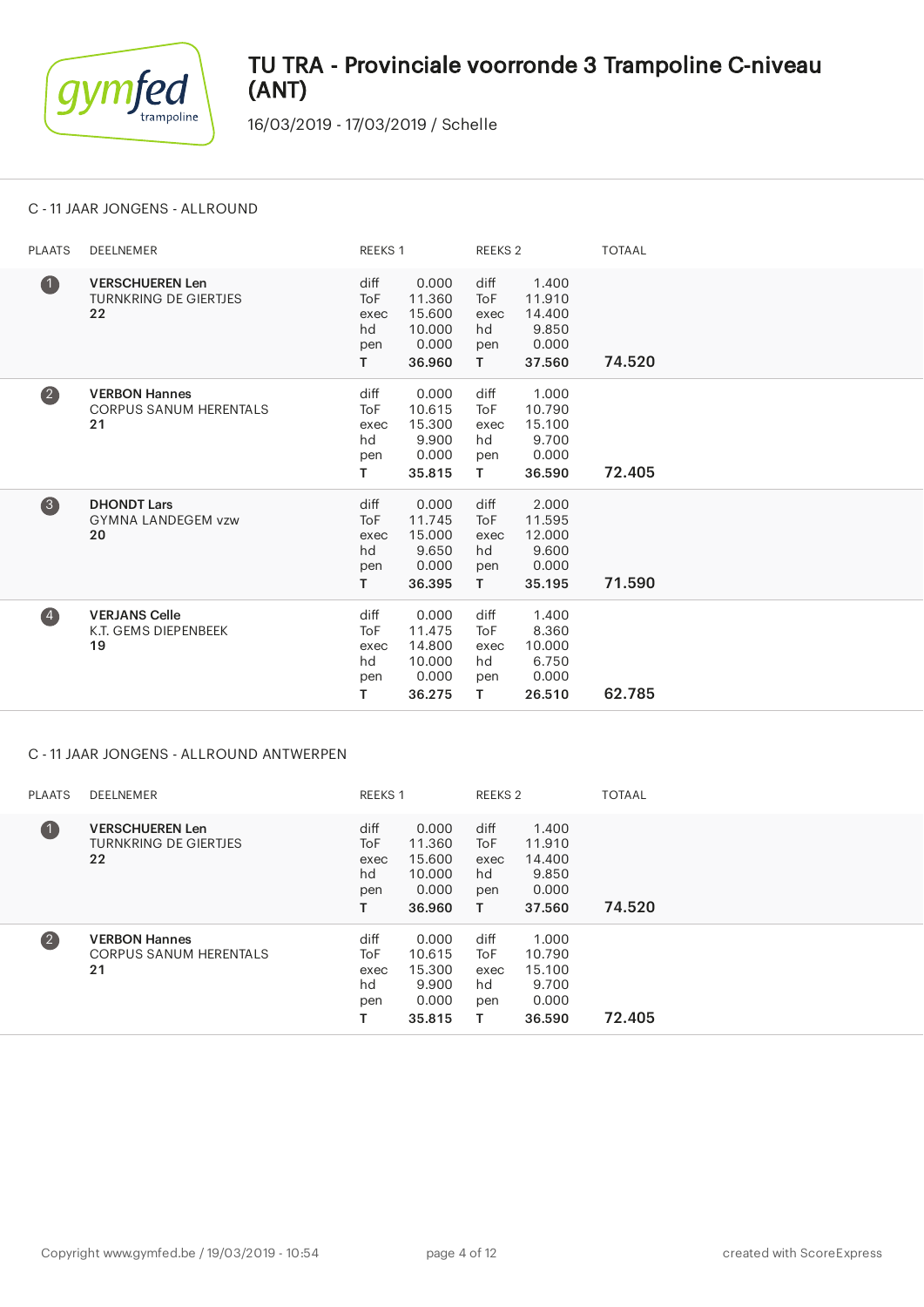

16/03/2019 - 17/03/2019 / Schelle

### C - 12 JAAR MEISJES - ALLROUND

| <b>PLAATS</b>                                  | DEELNEMER                                                     | REEKS 1                                |                                                        | REEKS <sub>2</sub>                     |                                                       | <b>TOTAAL</b> |
|------------------------------------------------|---------------------------------------------------------------|----------------------------------------|--------------------------------------------------------|----------------------------------------|-------------------------------------------------------|---------------|
| $\bf 0$                                        | <b>BAELUS Renee</b><br><b>CORPUS SANUM HERENTALS</b><br>31    | diff<br>ToF<br>exec<br>hd<br>pen<br>T. | 0.000<br>11.870<br>16.100<br>9.800<br>0.000<br>37.770  | diff<br>ToF<br>exec<br>hd<br>pen<br>T. | 1.900<br>10.985<br>16.000<br>9.650<br>0.000<br>38.535 | 76.305        |
| $\boldsymbol{2}$                               | <b>ROOX Lore</b><br>K.T. GEMS DIEPENBEEK<br>36                | diff<br>ToF<br>exec<br>hd<br>pen<br>T. | 0.000<br>11.985<br>15.600<br>9.550<br>0.000<br>37.135  | diff<br>ToF<br>exec<br>hd<br>pen<br>T. | 2.500<br>12.000<br>14.900<br>9.750<br>0.000<br>39.150 | 76.285        |
| 3                                              | <b>DAVIDS Stefanie</b><br>FLIK FLAK VOSSELAAR<br>26           | diff<br>ToF<br>exec<br>hd<br>pen<br>T. | 0.000<br>11.190<br>16.300<br>10.000<br>0.000<br>37.490 | diff<br>ToF<br>exec<br>hd<br>pen<br>T. | 2.500<br>10.585<br>15.100<br>9.800<br>0.000<br>37.985 | 75.475        |
| $\left( \begin{matrix} 4 \end{matrix} \right)$ | <b>KIEKENS Isana</b><br><b>CORPUS SANUM HERENTALS</b><br>24   | diff<br>ToF<br>exec<br>hd<br>pen<br>T. | 0.000<br>11.990<br>14.800<br>9.300<br>0.000<br>36.090  | diff<br>ToF<br>exec<br>hd<br>pen<br>T. | 2.500<br>12.125<br>14.900<br>9.400<br>0.000<br>38.925 | 75.015        |
| 6                                              | <b>VAN BOMMEL Yati</b><br><b>CORPUS SANUM HERENTALS</b><br>23 | diff<br>ToF<br>exec<br>hd<br>pen<br>T. | 0.000<br>11.060<br>14.800<br>9.950<br>0.000<br>35.810  | diff<br>ToF<br>exec<br>hd<br>pen<br>T. | 1.900<br>10.970<br>14.500<br>9.850<br>0.000<br>37.220 | 73.030        |
| 6)                                             | <b>DE SMET Amy</b><br><b>STEEDS IN FORM OOIGEM</b><br>33      | diff<br>ToF<br>exec<br>hd<br>pen<br>T. | 0.000<br>10.810<br>15.700<br>10.000<br>0.000<br>36.510 | diff<br>ToF<br>exec<br>hd<br>pen<br>T. | 2.200<br>10.030<br>14.400<br>9.750<br>0.000<br>36.380 | 72.890        |
| $\bullet$                                      | <b>SMETS Noemie</b><br><b>FLIK FLAK VOSSELAAR</b><br>27       | diff<br>ToF<br>exec<br>hd<br>pen<br>T. | 0.000<br>9.030<br>15.300<br>9.500<br>0.000<br>33.830   | diff<br>ToF<br>exec<br>hd<br>pen<br>T. | 1.600<br>10.065<br>15.700<br>9.900<br>0.000<br>37.265 | 71.095        |
| $\bullet$                                      | <b>DEFRENNE Jiente</b><br>GO4GYM<br>40                        | diff<br>ToF<br>exec<br>hd<br>pen<br>T. | 0.000<br>10.280<br>14.100<br>9.500<br>0.000<br>33.880  | diff<br>ToF<br>exec<br>hd<br>pen<br>T  | 2.300<br>11.415<br>13.800<br>9.550<br>0.000<br>37.065 | 70.945        |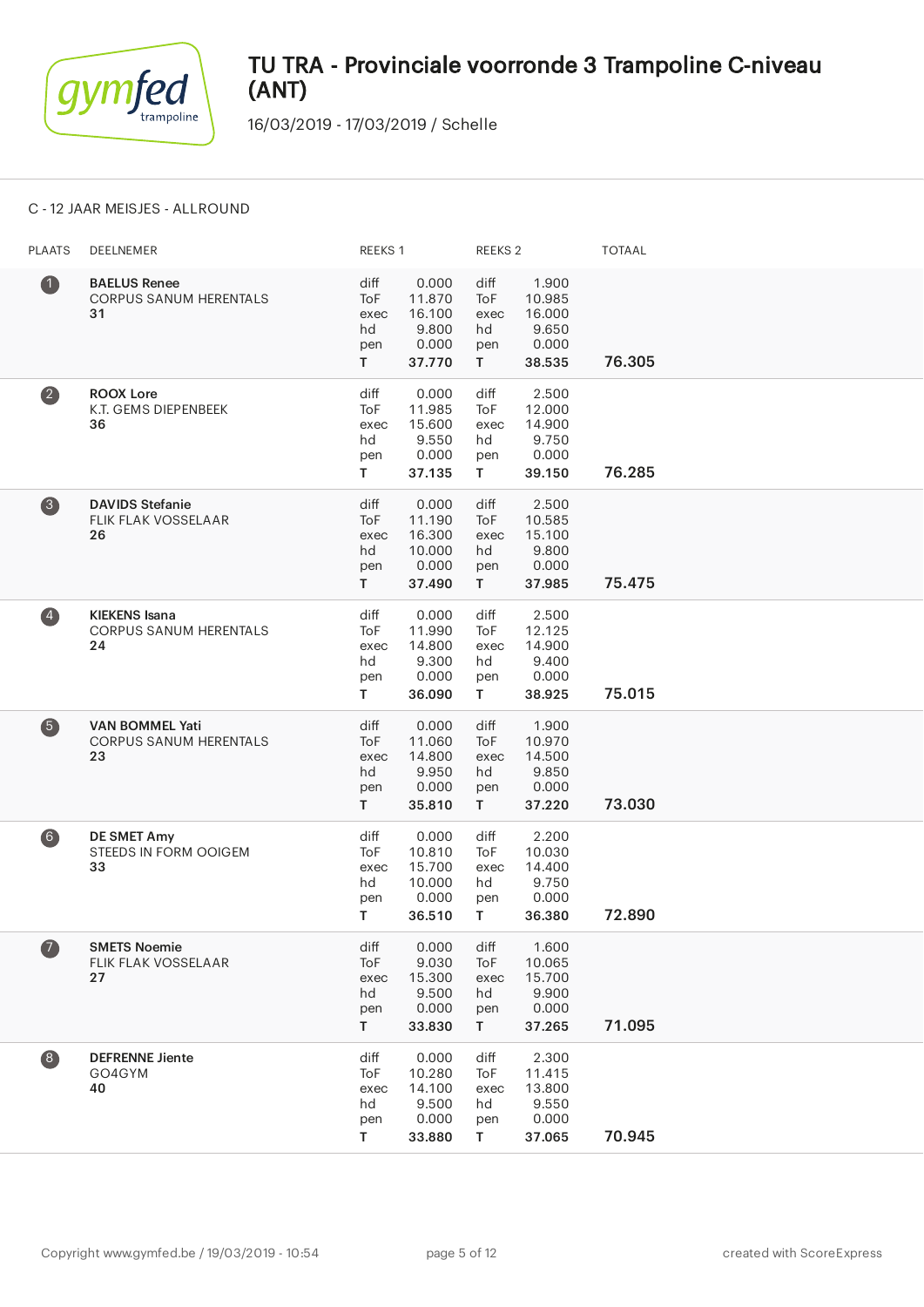

| <b>PLAATS</b>     | DEELNEMER                                                        | REEKS 1                                            |                                                       | REEKS 2                                       |                                                       | <b>TOTAAL</b> |
|-------------------|------------------------------------------------------------------|----------------------------------------------------|-------------------------------------------------------|-----------------------------------------------|-------------------------------------------------------|---------------|
| $\left( 9\right)$ | <b>TROUWEN Billie</b><br>AKTIVA BERENDRECHT<br>32                | diff<br>ToF<br>exec<br>hd<br>pen<br>T.             | 0.000<br>9.650<br>14.800<br>9.900<br>0.000<br>34.350  | diff<br>ToF<br>exec<br>hd<br>pen<br>T         | 2.100<br>9.480<br>14.900<br>9.900<br>0.000<br>36.380  | 70.730        |
| 10                | <b>VAN LOOVEREN Ella</b><br><b>CORPUS SANUM HERENTALS</b><br>30  | diff<br>ToF<br>exec<br>hd<br>pen<br>T.             | 0.000<br>11.560<br>13.900<br>9.950<br>0.000<br>35.410 | diff<br>ToF<br>exec<br>hd<br>pen<br>T.        | 1.500<br>9.325<br>14.000<br>9.900<br>0.000<br>34.725  | 70.135        |
| 1                 | <b>VANHOLLEBEKE FEBE</b><br><b>TURNCLUB ATLETIKA GENT</b><br>38  | diff<br>To <sub>F</sub><br>exec<br>hd<br>pen<br>T. | 0.000<br>8.805<br>14.900<br>10.000<br>0.000<br>33.705 | diff<br>ToF<br>exec<br>hd<br>pen<br>T.        | 1.400<br>8.870<br>14.100<br>9.650<br>0.000<br>34.020  | 67.725        |
| $\mathbf{12}$     | <b>VERDONCK Noor</b><br>TK DEUGD EN MOED EKEREN vzw<br>29        | diff<br>ToF<br>exec<br>hd<br>pen<br>T.             | 0.000<br>11.635<br>14.000<br>9.850<br>2.000<br>33.485 | diff<br>ToF<br>exec<br>hd<br>pen<br>T.        | 2.300<br>9.480<br>13.300<br>8.800<br>0.000<br>33.880  | 67.365        |
| $\mathbf{13}$     | <b>SMETS Lotte</b><br><b>TURNKRING DE GIERTJES</b><br>28         | diff<br>ToF<br>exec<br>hd<br>pen<br>T.             | 0.000<br>9.055<br>13.600<br>9.650<br>0.000<br>32.305  | diff<br><b>ToF</b><br>exec<br>hd<br>pen<br>T. | 2.000<br>8.920<br>13.200<br>9.850<br>0.000<br>33.970  | 66.275        |
| $\overline{14}$   | <b>VAN DE WALLE Arlieke</b><br><b>GYMCLUB ALTIS EEKLO</b><br>37  | diff<br>ToF<br>exec<br>hd<br>pen<br>T.             | 0.000<br>8.615<br>13.800<br>9.800<br>0.000<br>32.215  | diff<br>ToF<br>exec<br>hd<br>pen<br>T         | 1.300<br>8.835<br>13.800<br>10.000<br>0.000<br>33.935 | 66.150        |
| $\bullet$         | <b>VAN DE WOESTIJNE Mare</b><br><b>GYMCLUB ALTIS EEKLO</b><br>41 | diff<br>ToF<br>exec<br>hd<br>pen<br>T.             | 0.000<br>8.665<br>13.400<br>9.400<br>0.000<br>31.465  | diff<br>ToF<br>exec<br>hd<br>pen<br>T.        | 1.300<br>9.095<br>14.800<br>9.050<br>0.000<br>34.245  | 65.710        |
| 16                | <b>WELLENS Birthe</b><br>KON. DIESTSE TURNKRING<br>34            | diff<br>ToF<br>exec<br>hd<br>pen<br>T              | 0.000<br>10.240<br>14.400<br>9.300<br>0.000<br>33.940 | diff<br>ToF<br>exec<br>hd<br>pen<br>T         | 1.700<br>6.675<br>8.400<br>5.700<br>0.000<br>22.475   | 56.415        |
| $\mathbf{r}$      | <b>LEYSEN Hanne</b><br>TURNKRING DE GIERTJES<br>25               | diff<br>ToF<br>exec<br>hd<br>pen<br>T.             | 0.000<br>7.040<br>11.200<br>8.000<br>0.000<br>26.240  | diff<br>ToF<br>exec<br>hd<br>pen<br>T.        | 0.800<br>5.035<br>8.100<br>5.900<br>0.000<br>19.835   | 46.075        |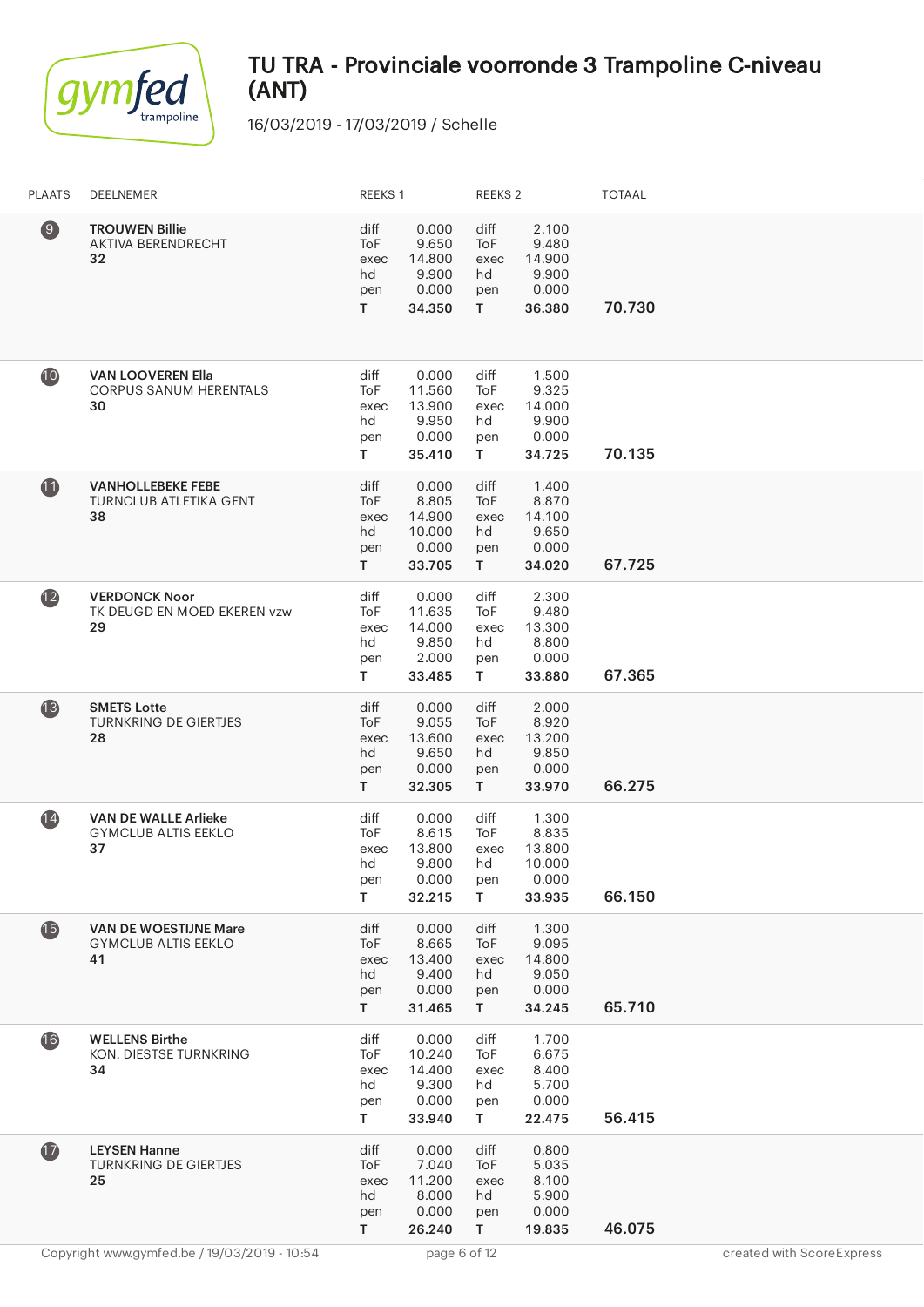

16/03/2019 - 17/03/2019 / Schelle

| <b>PLAATS</b><br>DEELNEMER                           |                                  | <b>REEKS1</b>                                         |                                  | REEKS 2                                            | <b>TOTAAL</b> |
|------------------------------------------------------|----------------------------------|-------------------------------------------------------|----------------------------------|----------------------------------------------------|---------------|
| $\overline{18}$<br><b>LIPS Rhune</b><br>GO4GYM<br>39 | diff<br>ToF<br>exec<br>hd<br>pen | 0.000<br>10.010<br>13.500<br>9.800<br>0.000<br>33.310 | diff<br>ToF<br>exec<br>hd<br>pen | 0.500<br>1.810<br>2.400<br>1.800<br>0.000<br>6.510 | 39.820        |

#### C - 12 JAAR MEISJES - ALLROUND ANTWERPEN

| <b>PLAATS</b>           | DEELNEMER                                                       | REEKS 1                                       |                                                        | REEKS <sub>2</sub>                            |                                                       | <b>TOTAAL</b> |
|-------------------------|-----------------------------------------------------------------|-----------------------------------------------|--------------------------------------------------------|-----------------------------------------------|-------------------------------------------------------|---------------|
| $\blacksquare$          | <b>BAELUS Renee</b><br>CORPUS SANUM HERENTALS<br>31             | diff<br>ToF<br>exec<br>hd<br>pen<br>T.        | 0.000<br>11.870<br>16.100<br>9.800<br>0.000<br>37.770  | diff<br><b>ToF</b><br>exec<br>hd<br>pen<br>T. | 1.900<br>10.985<br>16.000<br>9.650<br>0.000<br>38.535 | 76.305        |
| $\overline{\mathbf{2}}$ | <b>DAVIDS Stefanie</b><br><b>FLIK FLAK VOSSELAAR</b><br>26      | diff<br>ToF<br>exec<br>hd<br>pen<br>T.        | 0.000<br>11.190<br>16.300<br>10.000<br>0.000<br>37.490 | diff<br>ToF<br>exec<br>hd<br>pen<br>T.        | 2.500<br>10.585<br>15.100<br>9.800<br>0.000<br>37.985 | 75.475        |
| $\bullet$               | <b>KIEKENS Isana</b><br>CORPUS SANUM HERENTALS<br>24            | diff<br>ToF<br>exec<br>hd<br>pen<br>T.        | 0.000<br>11.990<br>14.800<br>9.300<br>0.000<br>36.090  | diff<br>ToF<br>exec<br>hd<br>pen<br>T.        | 2.500<br>12.125<br>14.900<br>9.400<br>0.000<br>38.925 | 75.015        |
| $\overline{4}$          | <b>VAN BOMMEL Yati</b><br><b>CORPUS SANUM HERENTALS</b><br>23   | diff<br>ToF<br>exec<br>hd<br>pen<br>T         | 0.000<br>11.060<br>14.800<br>9.950<br>0.000<br>35.810  | diff<br>ToF<br>exec<br>hd<br>pen<br>T.        | 1.900<br>10.970<br>14.500<br>9.850<br>0.000<br>37.220 | 73.030        |
| 6                       | <b>SMETS Noemie</b><br><b>FLIK FLAK VOSSELAAR</b><br>27         | diff<br>ToF<br>exec<br>hd<br>pen<br>T.        | 0.000<br>9.030<br>15.300<br>9.500<br>0.000<br>33.830   | diff<br>ToF<br>exec<br>hd<br>pen<br>T.        | 1.600<br>10.065<br>15.700<br>9.900<br>0.000<br>37.265 | 71.095        |
| 6)                      | <b>TROUWEN Billie</b><br>AKTIVA BERENDRECHT<br>32               | diff<br>ToF<br>exec<br>hd<br>pen<br>T.        | 0.000<br>9.650<br>14.800<br>9.900<br>0.000<br>34.350   | diff<br>ToF<br>exec<br>hd<br>pen<br>T.        | 2.100<br>9.480<br>14.900<br>9.900<br>0.000<br>36.380  | 70.730        |
| $\bullet$               | <b>VAN LOOVEREN Ella</b><br><b>CORPUS SANUM HERENTALS</b><br>30 | diff<br><b>ToF</b><br>exec<br>hd<br>pen<br>T. | 0.000<br>11.560<br>13.900<br>9.950<br>0.000<br>35.410  | diff<br><b>ToF</b><br>exec<br>hd<br>pen<br>T. | 1.500<br>9.325<br>14.000<br>9.900<br>0.000<br>34.725  | 70.135        |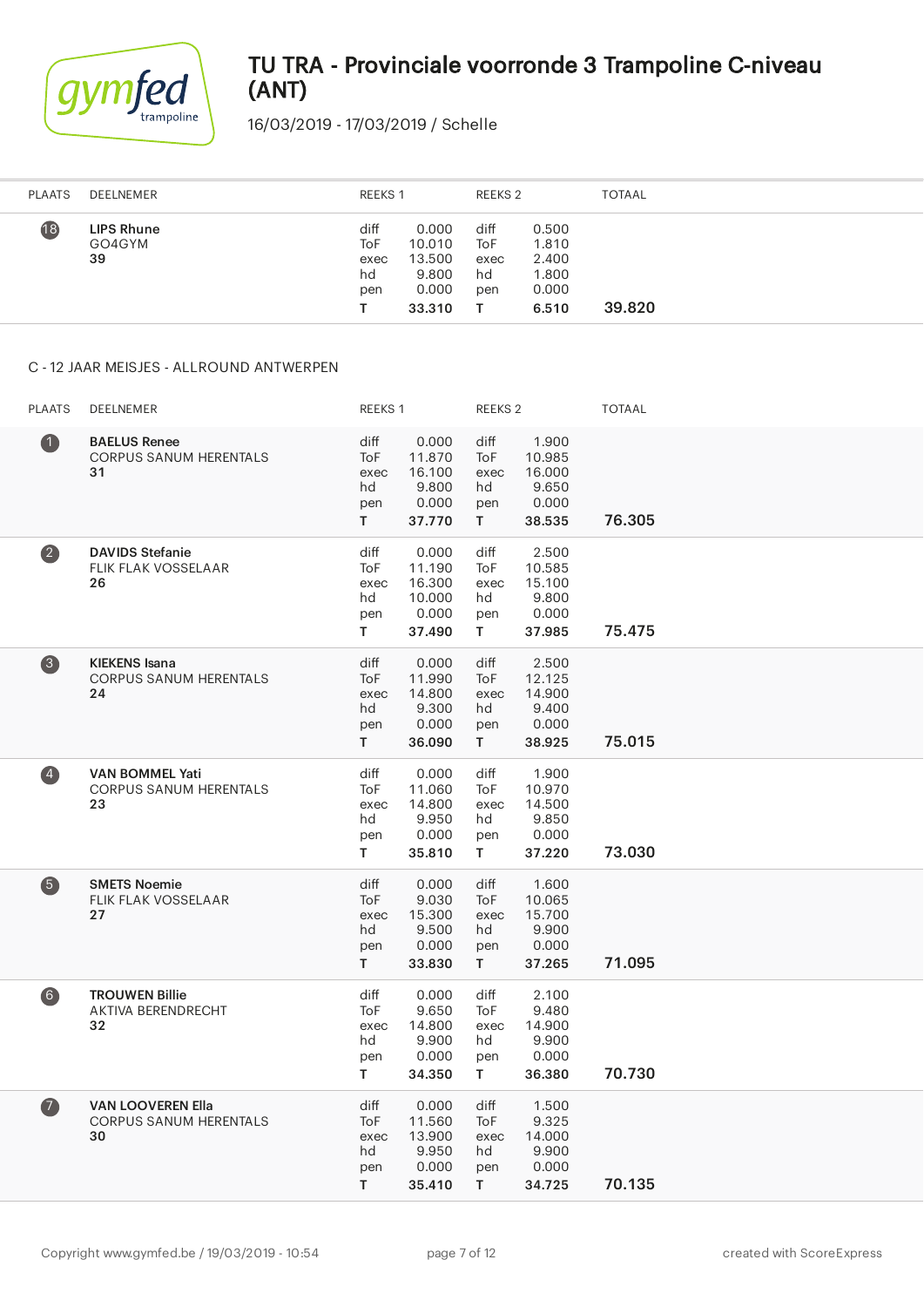

| PLAATS   | DEELNEMER                                                 | REEKS 1                                           |                                                       | REEKS <sub>2</sub>                     |                                                      | <b>TOTAAL</b> |
|----------|-----------------------------------------------------------|---------------------------------------------------|-------------------------------------------------------|----------------------------------------|------------------------------------------------------|---------------|
| 8        | <b>VERDONCK Noor</b><br>TK DEUGD EN MOED EKEREN vzw<br>29 | diff<br>ToF<br>exec<br>hd<br>pen<br>т             | 0.000<br>11.635<br>14.000<br>9.850<br>2.000<br>33.485 | diff<br>ToF<br>exec<br>hd<br>pen<br>T. | 2.300<br>9.480<br>13.300<br>8.800<br>0.000<br>33.880 | 67.365        |
| $\Theta$ | <b>SMETS Lotte</b><br><b>TURNKRING DE GIERTJES</b><br>28  | diff<br>To <sub>F</sub><br>exec<br>hd<br>pen<br>T | 0.000<br>9.055<br>13.600<br>9.650<br>0.000<br>32.305  | diff<br>ToF<br>exec<br>hd<br>pen<br>T. | 2.000<br>8.920<br>13.200<br>9.850<br>0.000<br>33.970 | 66.275        |
| 10       | <b>LEYSEN Hanne</b><br><b>TURNKRING DE GIERTJES</b><br>25 | diff<br>To <sub>F</sub><br>exec<br>hd<br>pen<br>т | 0.000<br>7.040<br>11.200<br>8.000<br>0.000<br>26.240  | diff<br>ToF<br>exec<br>hd<br>pen<br>т  | 0.800<br>5.035<br>8.100<br>5.900<br>0.000<br>19.835  | 46.075        |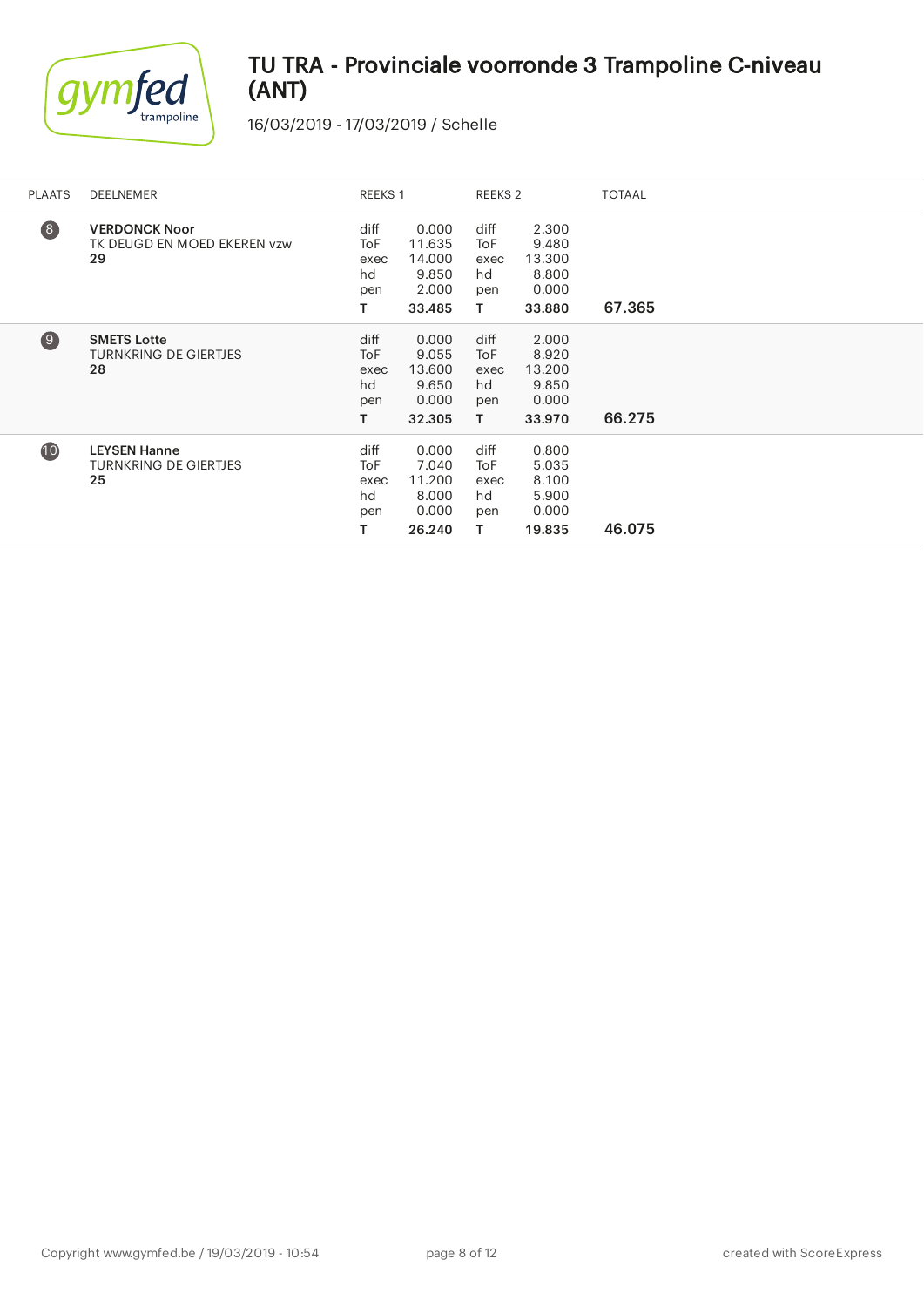

16/03/2019 - 17/03/2019 / Schelle

### C - 12 JAAR JONGENS - ALLROUND

| <b>PLAATS</b>                           | DEELNEMER                                                     | REEKS 1                                |                                                       | <b>REEKS 2</b>                         |                                                       | <b>TOTAAL</b> |
|-----------------------------------------|---------------------------------------------------------------|----------------------------------------|-------------------------------------------------------|----------------------------------------|-------------------------------------------------------|---------------|
| $\bullet$                               | <b>DENYS Bastiaan</b><br>STEEDS IN FORM OOIGEM<br>46          | diff<br>ToF<br>exec<br>hd<br>pen<br>T. | 0.000<br>12.015<br>16.500<br>9.800<br>0.000<br>38.315 | diff<br>ToF<br>exec<br>hd<br>pen<br>T. | 2.500<br>11.765<br>15.800<br>9.800<br>0.000<br>39.865 | 78.180        |
| $\bullet$                               | <b>VERBOVEN Niels</b><br>PALFIT PAAL vzw<br>44                | diff<br>ToF<br>exec<br>hd<br>pen<br>T. | 0.000<br>11.260<br>14.900<br>9.900<br>0.000<br>36.060 | diff<br>ToF<br>exec<br>hd<br>pen<br>T. | 2.500<br>11.205<br>15.100<br>9.600<br>0.000<br>38.405 | 74.465        |
| 3                                       | <b>BEIRINCKX Nest</b><br><b>CORPUS SANUM HERENTALS</b><br>45  | diff<br>ToF<br>exec<br>hd<br>pen<br>T. | 0.000<br>11.290<br>15.100<br>9.950<br>0.000<br>36.340 | diff<br>ToF<br>exec<br>hd<br>pen<br>T. | 1.800<br>11.515<br>14.400<br>9.500<br>0.000<br>37.215 | 73.555        |
| $\overline{\mathbf{A}}$                 | <b>DE BONT Bregt</b><br><b>TURNKRING DE GIERTJES</b><br>48    | diff<br>ToF<br>exec<br>hd<br>pen<br>T. | 0.000<br>11.930<br>15.000<br>9.800<br>0.000<br>36.730 | diff<br>ToF<br>exec<br>hd<br>pen<br>T. | 2.400<br>11.440<br>12.800<br>9.450<br>0.000<br>36.090 | 72.820        |
| 6                                       | <b>LOENDERS Jelte</b><br>DUINRAKKERS HECHTEL-EKSEL<br>49      | diff<br>ToF<br>exec<br>hd<br>pen<br>T. | 0.000<br>10.705<br>15.000<br>9.700<br>0.000<br>35.405 | diff<br>ToF<br>exec<br>hd<br>pen<br>T. | 2.600<br>11.050<br>14.000<br>9.750<br>0.000<br>37.400 | 72.805        |
| 6)                                      | <b>ADRIAENSSEN Sten</b><br><b>TURNKRING DE GIERTJES</b><br>47 | diff<br>ToF<br>exec<br>hd<br>pen<br>T. | 0.000<br>11.300<br>14.600<br>9.800<br>0.000<br>35.700 | diff<br>ToF<br>exec<br>hd<br>pen<br>T. | 2.400<br>11.390<br>13.600<br>9.500<br>0.000<br>36.890 | 72.590        |
| $\bullet$                               | <b>ARTOIS Thomas</b><br>GO4GYM<br>42                          | diff<br>ToF<br>exec<br>hd<br>pen<br>T. | 0.000<br>11.005<br>15.100<br>9.150<br>0.000<br>35.255 | diff<br>ToF<br>exec<br>hd<br>pen<br>T. | 1.900<br>11.035<br>14.600<br>9.550<br>0.000<br>37.085 | 72.340        |
| $\begin{array}{c} \hline 8 \end{array}$ | <b>PAUWELS Yentl</b><br><b>VERTO PUURS</b><br>50              | diff<br>ToF<br>exec<br>hd<br>pen<br>T. | 0.000<br>10.625<br>13.600<br>9.400<br>0.000<br>33.625 | diff<br>ToF<br>exec<br>hd<br>pen<br>T  | 2.000<br>10.555<br>13.300<br>9.450<br>0.000<br>35.305 | 68.930        |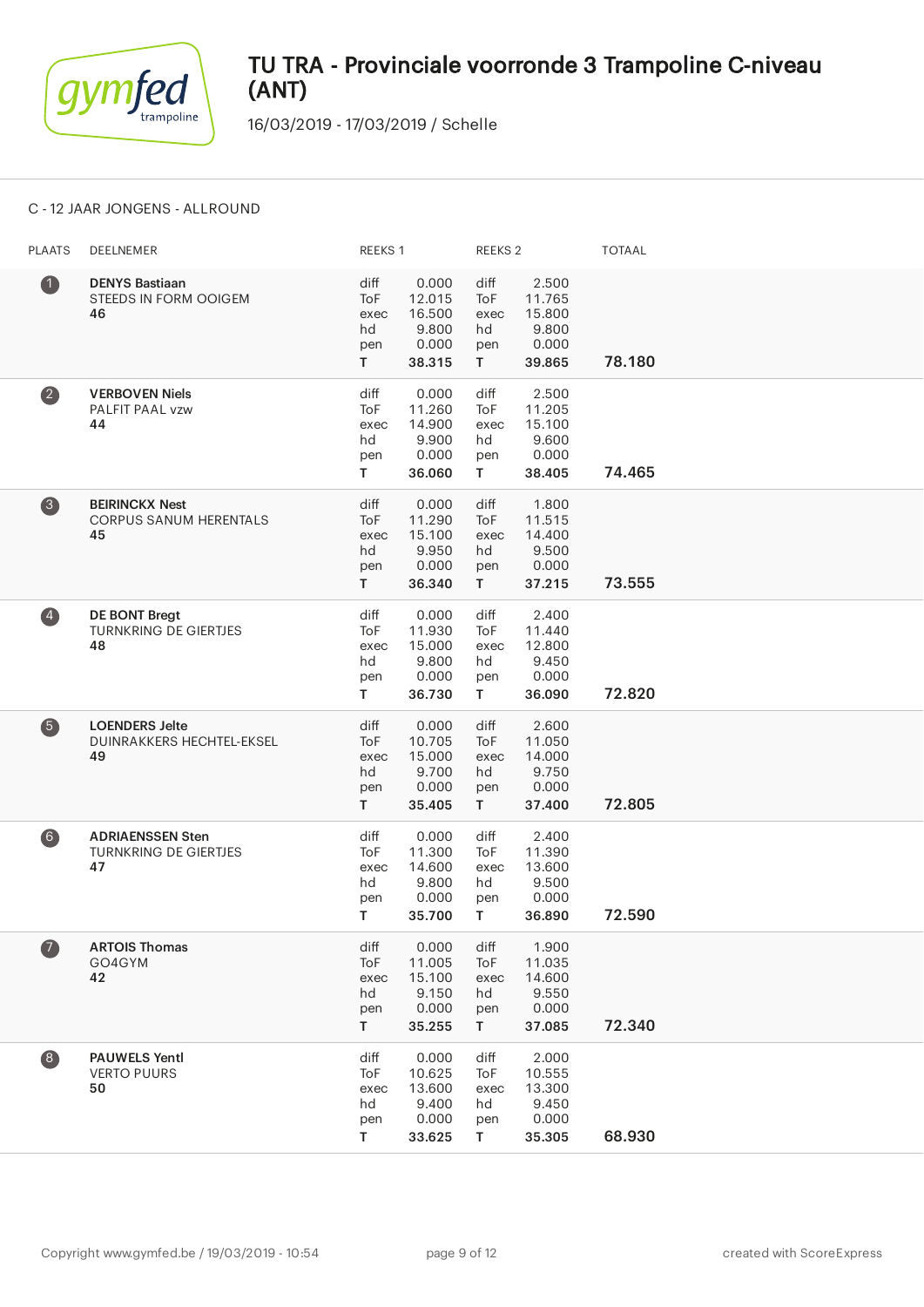

16/03/2019 - 17/03/2019 / Schelle

| <b>PLAATS</b>     | DEELNEMER                                            | REEKS 1                          |                                                      | REEKS 2                          |                                                       | <b>TOTAAL</b> |
|-------------------|------------------------------------------------------|----------------------------------|------------------------------------------------------|----------------------------------|-------------------------------------------------------|---------------|
| $\left( 9\right)$ | <b>WILLEMS Lennart</b><br>K.T. GEMS DIEPENBEEK<br>51 | diff<br>ToF<br>exec<br>hd<br>pen | 0.000<br>9.770<br>13.300<br>9.700<br>0.000<br>32.770 | diff<br>ToF<br>exec<br>hd<br>pen | 1.400<br>10.395<br>12.900<br>8.900<br>0.000<br>33.595 | 66.365        |

### C - 12 JAAR JONGENS - ALLROUND ANTWERPEN

| <b>PLAATS</b>           | DEELNEMER                                                     | REEKS 1                                      |                                                       | REEKS <sub>2</sub>                            |                                                       | <b>TOTAAL</b> |
|-------------------------|---------------------------------------------------------------|----------------------------------------------|-------------------------------------------------------|-----------------------------------------------|-------------------------------------------------------|---------------|
| $\bullet$               | <b>BEIRINCKX Nest</b><br><b>CORPUS SANUM HERENTALS</b><br>45  | diff<br><b>ToF</b><br>exec<br>hd<br>pen<br>Τ | 0.000<br>11.290<br>15.100<br>9.950<br>0.000<br>36.340 | diff<br><b>ToF</b><br>exec<br>hd<br>pen<br>T. | 1.800<br>11.515<br>14.400<br>9.500<br>0.000<br>37.215 | 73.555        |
| $\overline{\mathbf{2}}$ | DE BONT Bregt<br><b>TURNKRING DE GIERTJES</b><br>48           | diff<br><b>ToF</b><br>exec<br>hd<br>pen<br>т | 0.000<br>11.930<br>15.000<br>9.800<br>0.000<br>36.730 | diff<br><b>ToF</b><br>exec<br>hd<br>pen<br>T. | 2.400<br>11.440<br>12.800<br>9.450<br>0.000<br>36.090 | 72.820        |
| 6                       | <b>ADRIAENSSEN Sten</b><br><b>TURNKRING DE GIERTJES</b><br>47 | diff<br><b>ToF</b><br>exec<br>hd<br>pen<br>т | 0.000<br>11.300<br>14.600<br>9.800<br>0.000<br>35.700 | diff<br><b>ToF</b><br>exec<br>hd<br>pen<br>T. | 2.400<br>11.390<br>13.600<br>9.500<br>0.000<br>36.890 | 72.590        |
| $\overline{\mathbf{A}}$ | <b>PAUWELS Yentl</b><br><b>VERTO PUURS</b><br>50              | diff<br><b>ToF</b><br>exec<br>hd<br>pen<br>т | 0.000<br>10.625<br>13.600<br>9.400<br>0.000<br>33.625 | diff<br><b>ToF</b><br>exec<br>hd<br>pen<br>T. | 2.000<br>10.555<br>13.300<br>9.450<br>0.000<br>35.305 | 68.930        |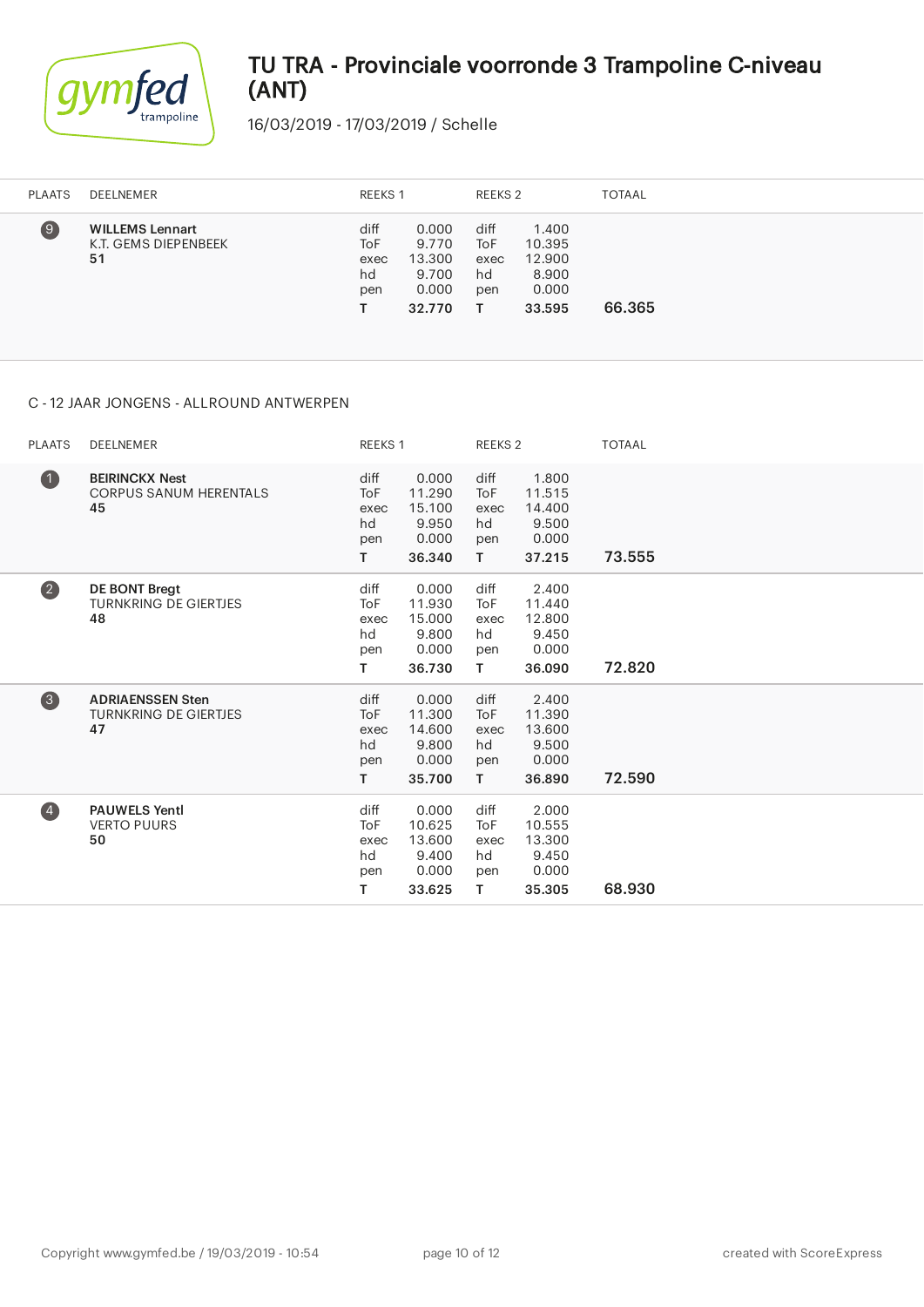

16/03/2019 - 17/03/2019 / Schelle

### C - 17+ JAAR JONGENS - ALLROUND

| <b>PLAATS</b>           | DEELNEMER                                                       | REEKS 1                                       |                                                       | REEKS <sub>2</sub>                            |                                                       | <b>TOTAAL</b> |
|-------------------------|-----------------------------------------------------------------|-----------------------------------------------|-------------------------------------------------------|-----------------------------------------------|-------------------------------------------------------|---------------|
| $\bullet$               | <b>MAES Lieuwe</b><br><b>VASTE VUIST LAUWE</b><br>156           | diff<br><b>ToF</b><br>exec<br>hd<br>pen<br>T. | 0.000<br>14.450<br>16.500<br>9.450<br>0.000<br>40.400 | diff<br><b>ToF</b><br>exec<br>hd<br>pen<br>T  | 4.000<br>15.425<br>16.300<br>9.200<br>0.000<br>44.925 | 85.325        |
| $\overline{\mathbf{2}}$ | <b>DE CNODDER Jens</b><br><b>TURNKRING DE GIERTJES</b><br>159   | diff<br><b>ToF</b><br>exec<br>hd<br>pen<br>T. | 0.000<br>15.720<br>14.400<br>9.550<br>0.000<br>39.670 | diff<br><b>ToF</b><br>exec<br>hd<br>pen<br>T. | 4.700<br>15.810<br>14.200<br>8.950<br>0.000<br>43.660 | 83.330        |
| 8                       | <b>EELEN Robbe</b><br><b>CORPUS SANUM HERENTALS</b><br>158      | diff<br><b>ToF</b><br>exec<br>hd<br>pen<br>T. | 0.000<br>14.215<br>14.600<br>9.800<br>0.000<br>38.615 | diff<br><b>ToF</b><br>exec<br>hd<br>pen<br>T. | 3.000<br>14.640<br>15.900<br>9.550<br>0.000<br>43.090 | 81.705        |
| $\overline{\mathbf{A}}$ | <b>CORNELISSEN Klaas</b><br><b>TURNKRING DE GIERTJES</b><br>155 | diff<br><b>ToF</b><br>exec<br>hd<br>pen<br>T. | 0.000<br>14.640<br>13.700<br>9.000<br>0.000<br>37.340 | diff<br><b>ToF</b><br>exec<br>hd<br>pen<br>T. | 4.400<br>15.320<br>13.600<br>9.400<br>0.000<br>42.720 | 80.060        |
| 6                       | <b>SGHIAR Houdaifa</b><br>KTDV POPULAIRE HALLE vzw<br>157       | diff<br><b>ToF</b><br>exec<br>hd<br>pen<br>T. | 0.000<br>14.060<br>12.200<br>9.400<br>0.000<br>35.660 | diff<br><b>ToF</b><br>exec<br>hd<br>pen<br>T. | 3.800<br>13.625<br>11.700<br>9.450<br>0.000<br>38.575 | 74.235        |

### C - 17+ JAAR JONGENS - ALLROUND ANTWERPEN

| <b>PLAATS</b>           | DEELNEMER                                                     | <b>REEKS 1</b>                   |                                                       | REEKS 2                               |                                                       | <b>TOTAAL</b> |
|-------------------------|---------------------------------------------------------------|----------------------------------|-------------------------------------------------------|---------------------------------------|-------------------------------------------------------|---------------|
| $\blacksquare$          | <b>DE CNODDER Jens</b><br><b>TURNKRING DE GIERTJES</b><br>159 | diff<br>ToF<br>exec<br>hd<br>pen | 0.000<br>15.720<br>14.400<br>9.550<br>0.000<br>39.670 | diff<br>ToF<br>exec<br>hd<br>pen<br>т | 4.700<br>15.810<br>14.200<br>8.950<br>0.000<br>43.660 | 83.330        |
| $\overline{\mathbf{2}}$ | <b>EELEN Robbe</b><br><b>CORPUS SANUM HERENTALS</b><br>158    | diff<br>ToF<br>exec<br>hd<br>pen | 0.000<br>14.215<br>14.600<br>9.800<br>0.000<br>38.615 | diff<br>ToF<br>exec<br>hd<br>pen<br>т | 3.000<br>14.640<br>15.900<br>9.550<br>0.000<br>43.090 | 81.705        |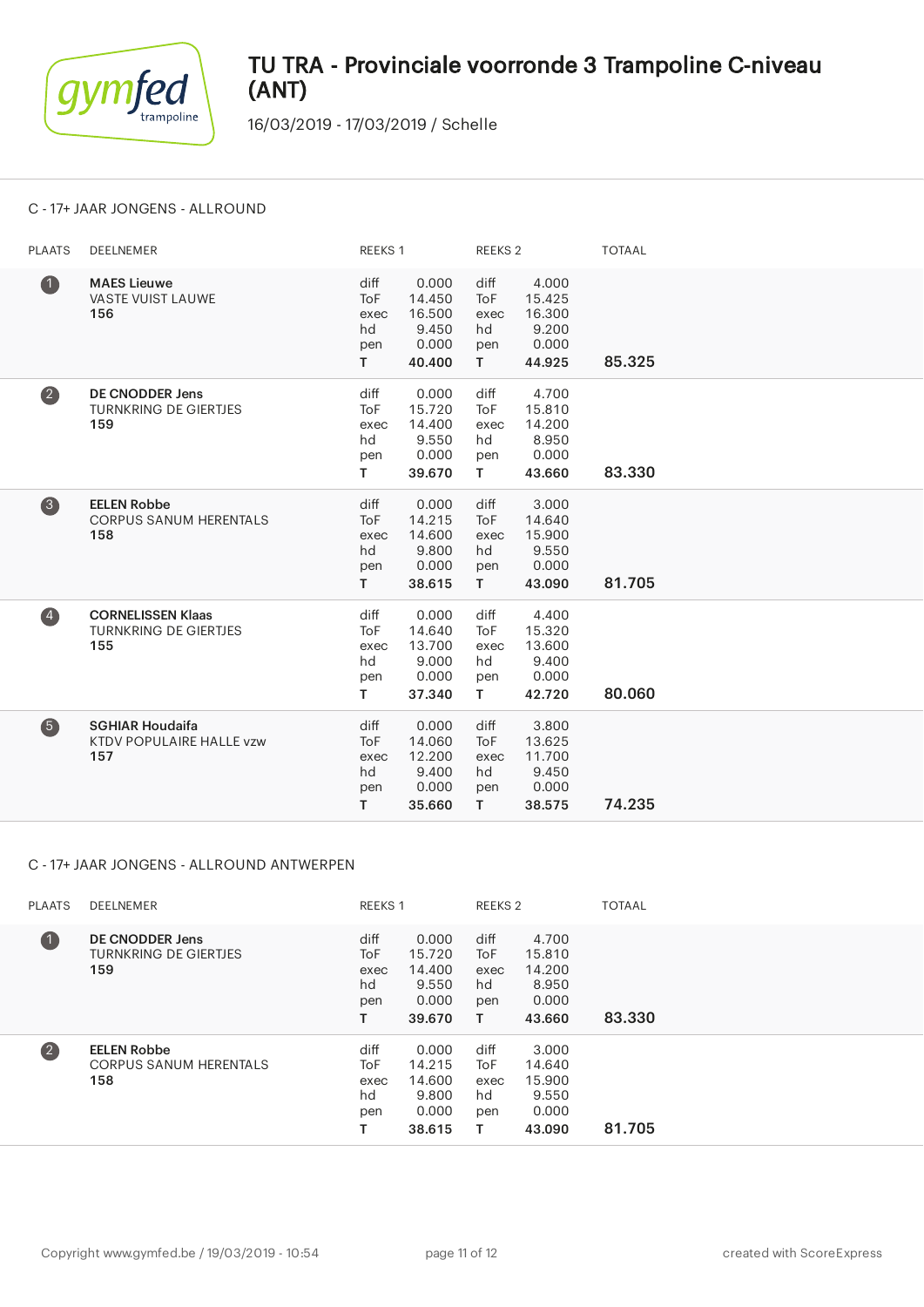

| <b>PLAATS</b>    | DEELNEMER                                                       | REEKS 1                          |                                                       | REEKS 2                          |                                                       | <b>TOTAAL</b> |
|------------------|-----------------------------------------------------------------|----------------------------------|-------------------------------------------------------|----------------------------------|-------------------------------------------------------|---------------|
| $\left(3\right)$ | <b>CORNELISSEN Klaas</b><br><b>TURNKRING DE GIERTJES</b><br>155 | diff<br>ToF<br>exec<br>hd<br>pen | 0.000<br>14.640<br>13.700<br>9.000<br>0.000<br>37.340 | diff<br>ToF<br>exec<br>hd<br>pen | 4.400<br>15.320<br>13.600<br>9.400<br>0.000<br>42.720 | 80.060        |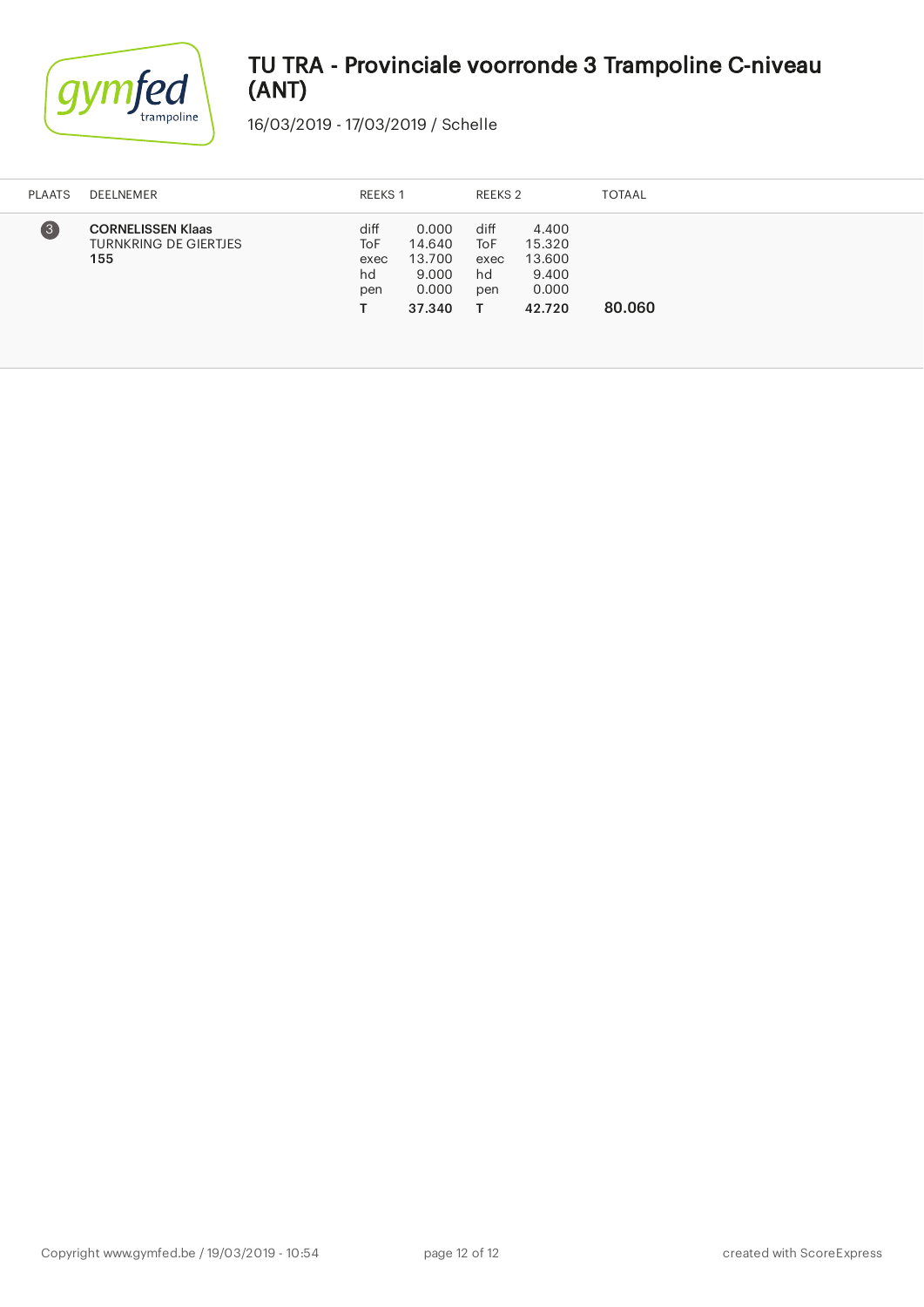

16/03/2019 - 17/03/2019 / Schelle

### C - 13-14 JAAR MEISJES - ALLROUND

| <b>PLAATS</b>           | DEELNEMER                                                    | REEKS 1                                |                                                       | <b>REEKS 2</b>                         |                                                       | <b>TOTAAL</b> |
|-------------------------|--------------------------------------------------------------|----------------------------------------|-------------------------------------------------------|----------------------------------------|-------------------------------------------------------|---------------|
| $\bullet$               | <b>MINTIENS Eva</b><br>KON. DIESTSE TURNKRING<br>63          | diff<br>ToF<br>exec<br>hd<br>pen<br>T. | 0.000<br>12.795<br>17.400<br>9.700<br>0.000<br>39.895 | diff<br>ToF<br>exec<br>hd<br>pen<br>T. | 2.800<br>12.540<br>15.900<br>9.500<br>0.000<br>40.740 | 80.635        |
| $\bullet$               | <b>HEDHILI Sophia</b><br><b>GYMCLUB ALTIS EEKLO</b><br>54    | diff<br>ToF<br>exec<br>hd<br>pen<br>T. | 0.000<br>12.370<br>15.700<br>9.700<br>0.000<br>37.770 | diff<br>ToF<br>exec<br>hd<br>pen<br>T. | 3.000<br>12.395<br>15.300<br>9.500<br>0.000<br>40.195 | 77.965        |
| 8                       | <b>THEUWIS Emke</b><br>DUINRAKKERS HECHTEL-EKSEL<br>82       | diff<br>ToF<br>exec<br>hd<br>pen<br>T. | 0.000<br>12.190<br>15.800<br>9.800<br>0.000<br>37.790 | diff<br>ToF<br>exec<br>hd<br>pen<br>T. | 2.500<br>12.405<br>15.500<br>9.750<br>0.000<br>40.155 | 77.945        |
| $\overline{\mathbf{A}}$ | <b>DE CRAENE Brianna</b><br><b>GYMCLUB ALTIS EEKLO</b><br>57 | diff<br>ToF<br>exec<br>hd<br>pen<br>T. | 0.000<br>12.370<br>15.300<br>9.450<br>0.000<br>37.120 | diff<br>ToF<br>exec<br>hd<br>pen<br>T. | 3.000<br>12.200<br>15.400<br>9.650<br>0.000<br>40.250 | 77.370        |
| 6                       | <b>LAMBRECHT Liesa</b><br><b>GYMCLUB ALTIS EEKLO</b><br>52   | diff<br>ToF<br>exec<br>hd<br>pen<br>T. | 0.000<br>10.925<br>17.000<br>9.850<br>0.000<br>37.775 | diff<br>ToF<br>exec<br>hd<br>pen<br>T. | 2.600<br>10.835<br>15.800<br>9.900<br>0.000<br>39.135 | 76.910        |
| 6)                      | <b>GORIS Fran</b><br><b>CORPUS SANUM HERENTALS</b><br>67     | diff<br>ToF<br>exec<br>hd<br>pen<br>T. | 0.000<br>12.010<br>14.800<br>9.900<br>0.000<br>36.710 | diff<br>ToF<br>exec<br>hd<br>pen<br>T. | 3.000<br>11.920<br>15.100<br>9.650<br>0.000<br>39.670 | 76.380        |
| $\bullet$               | <b>FOLLA Nikky</b><br>FLIK FLAK VOSSELAAR<br>72              | diff<br>ToF<br>exec<br>hd<br>pen<br>T. | 0.000<br>12.475<br>14.900<br>9.450<br>0.000<br>36.825 | diff<br>ToF<br>exec<br>hd<br>pen<br>T. | 3.000<br>12.230<br>14.700<br>9.600<br>0.000<br>39.530 | 76.355        |
| 8                       | <b>VANDEVELDE Lien</b><br>STEEDS IN FORM OOIGEM<br>91        | diff<br>ToF<br>exec<br>hd<br>pen<br>T. | 0.000<br>12.970<br>15.200<br>9.550<br>0.000<br>37.720 | diff<br>ToF<br>exec<br>hd<br>pen<br>T  | 3.000<br>12.630<br>13.300<br>9.700<br>0.000<br>38.630 | 76.350        |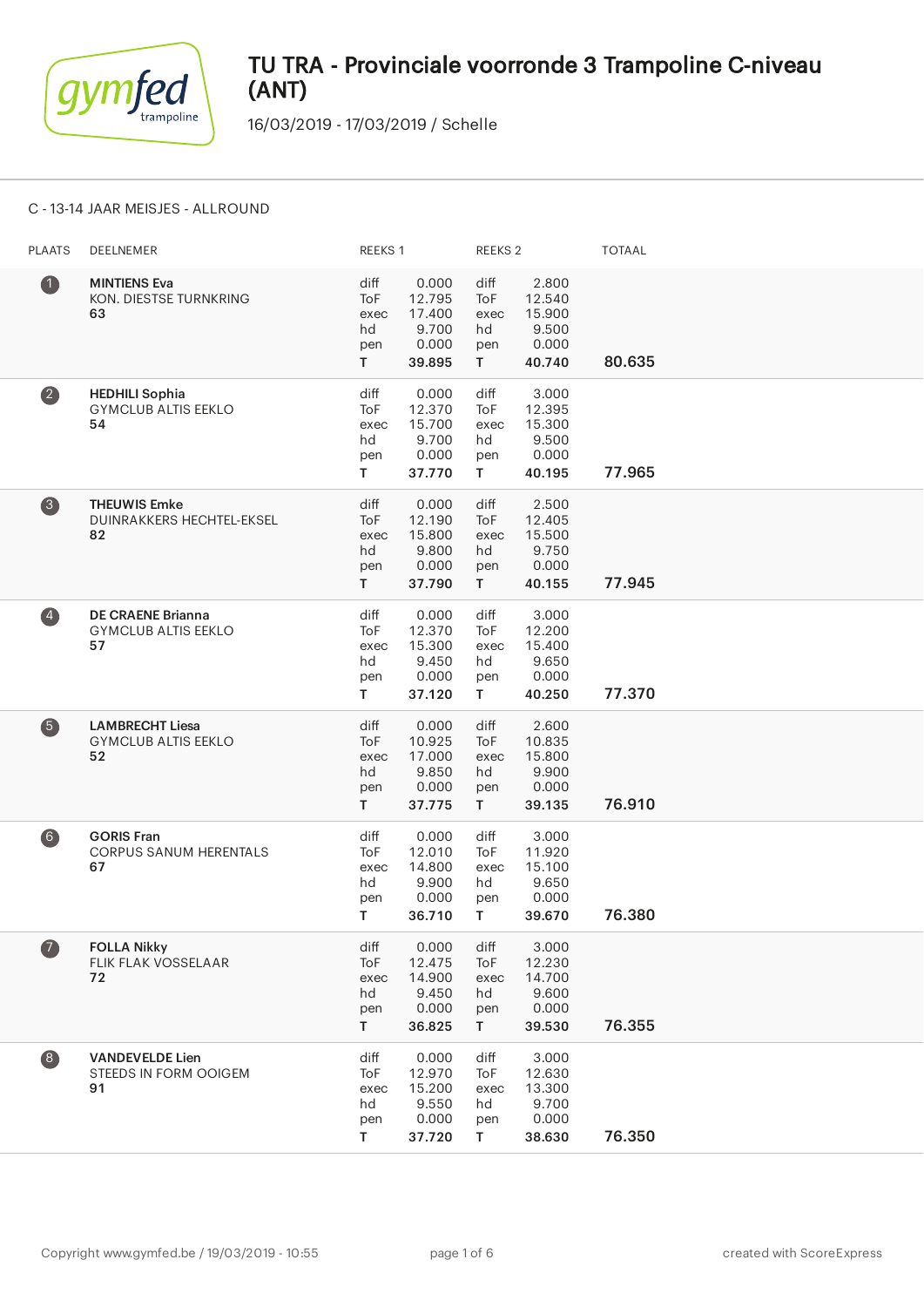

| <b>PLAATS</b>            | DEELNEMER                                                     | REEKS 1                                |                                                       | REEKS <sub>2</sub>                     |                                                       | <b>TOTAAL</b> |
|--------------------------|---------------------------------------------------------------|----------------------------------------|-------------------------------------------------------|----------------------------------------|-------------------------------------------------------|---------------|
| $\circledcirc$           | <b>DAVIDS Melanie</b><br>FLIK FLAK VOSSELAAR<br>68            | diff<br>ToF<br>exec<br>hd<br>pen<br>T. | 0.000<br>11.890<br>15.500<br>9.500<br>0.000<br>36.890 | diff<br>ToF<br>exec<br>hd<br>pen<br>T. | 2.900<br>11.955<br>14.900<br>9.600<br>0.000<br>39.355 | 76.245        |
| 10                       | <b>DESPIERE Chelsea</b><br>STEEDS IN FORM OOIGEM<br>81        | diff<br>ToF<br>exec<br>hd<br>pen<br>T. | 0.000<br>12.410<br>15.500<br>9.900<br>0.000<br>37.810 | diff<br>ToF<br>exec<br>hd<br>pen<br>T. | 3.000<br>11.330<br>14.200<br>9.850<br>0.000<br>38.380 | 76.190        |
| $\bf{1}$                 | <b>WOUTERS Maaike</b><br><b>AKTIVA BERENDRECHT</b><br>79      | diff<br>ToF<br>exec<br>hd<br>pen<br>T. | 0.000<br>11.675<br>15.300<br>9.700<br>0.000<br>36.675 | diff<br>ToF<br>exec<br>hd<br>pen<br>T. | 3.000<br>11.745<br>14.800<br>9.850<br>0.000<br>39.395 | 76.070        |
| $\mathbf{12}$            | <b>LAMMENS LORE</b><br><b>GYMNA LANDEGEM vzw</b><br>53        | diff<br>ToF<br>exec<br>hd<br>pen<br>T. | 0.000<br>11.800<br>16.100<br>9.750<br>0.000<br>37.650 | diff<br>ToF<br>exec<br>hd<br>pen<br>T. | 3.000<br>10.805<br>14.100<br>9.950<br>0.000<br>37.855 | 75.505        |
| $\mathbf{\overline{13}}$ | <b>GERRITS Anne</b><br>TK DEUGD EN MOED EKEREN vzw<br>83      | diff<br>ToF<br>exec<br>hd<br>pen<br>T. | 0.000<br>12.055<br>15.000<br>9.300<br>0.000<br>36.355 | diff<br>ToF<br>exec<br>hd<br>pen<br>T  | 1.900<br>12.270<br>15.200<br>9.750<br>0.000<br>39.120 | 75.475        |
| $\overline{14}$          | <b>ANDRIES Leentje</b><br><b>GYMNA LANDEGEM vzw</b><br>58     | diff<br>ToF<br>exec<br>hd<br>pen<br>T. | 0.000<br>11.245<br>15.800<br>9.600<br>0.000<br>36.645 | diff<br>ToF<br>exec<br>hd<br>pen<br>T  | 2.700<br>11.235<br>14.800<br>9.850<br>0.000<br>38.585 | 75.230        |
| $\bullet$                | <b>DEBRABANDERE Mina</b><br>GO4GYM<br>74                      | diff<br>ToF<br>exec<br>hd<br>pen<br>T  | 0.000<br>11.510<br>15.400<br>9.950<br>0.000<br>36.860 | diff<br>ToF<br>exec<br>hd<br>pen<br>T. | 3.000<br>11.145<br>14.300<br>9.650<br>0.000<br>38.095 | 74.955        |
| $\overline{16}$          | <b>BULCKENS Lies</b><br>CORPUS SANUM HERENTALS<br>73          | diff<br>ToF<br>exec<br>hd<br>pen<br>T  | 0.000<br>12.760<br>14.700<br>9.900<br>0.000<br>37.360 | diff<br>ToF<br>exec<br>hd<br>pen<br>T. | 1.900<br>12.795<br>12.700<br>9.650<br>0.000<br>37.045 | 74.405        |
| $\mathbf{r}$             | <b>SCHOONOOGHE Silke</b><br><b>TURNKRING TEN GAERDE</b><br>86 | diff<br>ToF<br>exec<br>hd<br>pen<br>T. | 0.000<br>11.410<br>14.600<br>9.800<br>0.000<br>35.810 | diff<br>ToF<br>exec<br>hd<br>pen<br>T. | 2.700<br>11.355<br>14.500<br>9.700<br>0.000<br>38.255 | 74.065        |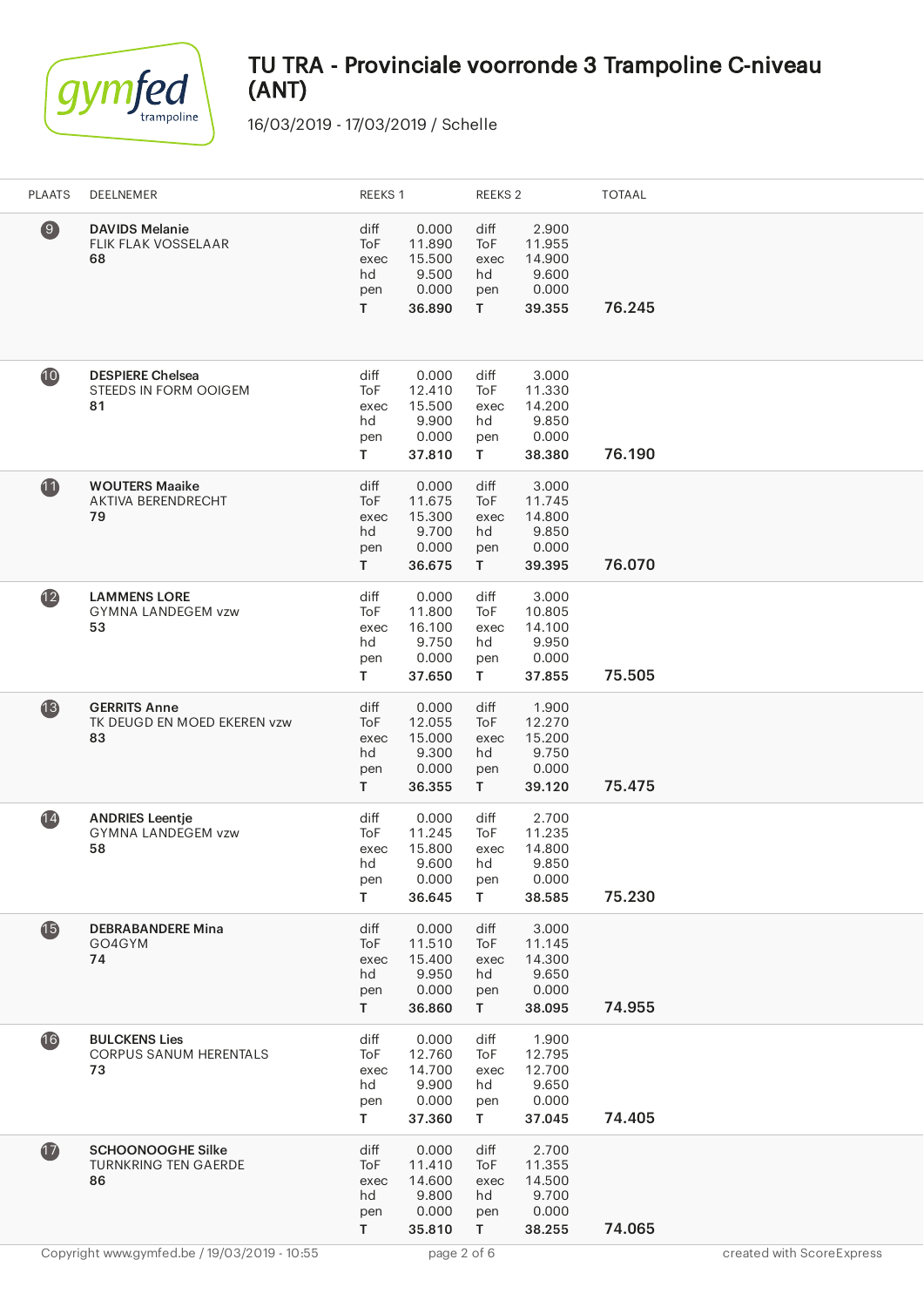

| <b>PLAATS</b>   | DEELNEMER                                                        | REEKS 1                                          |                                                        | REEKS <sub>2</sub>                     |                                                       | TOTAAL |
|-----------------|------------------------------------------------------------------|--------------------------------------------------|--------------------------------------------------------|----------------------------------------|-------------------------------------------------------|--------|
| $\overline{18}$ | <b>SCHOENMAKERS Emma</b><br>FLIK FLAK VOSSELAAR<br>75            | diff<br>ToF<br>exec<br>hd<br>pen<br>T.           | 0.000<br>11.625<br>14.600<br>9.900<br>0.000<br>36.125  | diff<br>ToF<br>exec<br>hd<br>pen<br>T. | 2.100<br>11.750<br>14.200<br>9.700<br>0.000<br>37.750 | 73.875 |
| 19              | <b>VANHOLLEBEKE AMBER</b><br><b>TURNCLUB ATLETIKA GENT</b><br>87 | diff<br>ToF<br>exec<br>hd<br>pen<br>T.           | 0.000<br>11.025<br>15.100<br>10.000<br>0.000<br>36.125 | diff<br>ToF<br>exec<br>hd<br>pen<br>T. | 2.800<br>10.490<br>14.200<br>9.900<br>0.000<br>37.390 | 73.515 |
| 20              | <b>VERWEIRDER Laura</b><br><b>GYMNA LANDEGEM vzw</b><br>62       | diff<br>ToF<br>exec<br>hd<br>pen<br>T.           | 0.000<br>11.155<br>15.300<br>9.500<br>0.000<br>35.955  | diff<br>ToF<br>exec<br>hd<br>pen<br>T. | 2.900<br>10.445<br>14.200<br>9.700<br>0.000<br>37.245 | 73.200 |
| 21              | <b>VERBRUGGEN LISA</b><br><b>GYMNA LANDEGEM vzw</b><br>56        | diff<br>ToF<br>exec<br>hd<br>pen<br>T.           | 0.000<br>11.590<br>14.900<br>9.650<br>0.000<br>36.140  | diff<br>ToF<br>exec<br>hd<br>pen<br>T. | 2.500<br>10.880<br>14.000<br>9.650<br>0.000<br>37.030 | 73.170 |
| $\overline{22}$ | <b>VANHEEL Eline</b><br>K.T. GEMS DIEPENBEEK<br>78               | diff<br>ToF<br>exec<br>hd<br>pen<br>T.           | 0.000<br>11.425<br>14.500<br>9.800<br>0.000<br>35.725  | diff<br>ToF<br>exec<br>hd<br>pen<br>T. | 1.900<br>11.580<br>14.300<br>9.500<br>0.000<br>37.280 | 73.005 |
| (23)            | <b>STOCKMANS Britt</b><br>TK OLYMPIA ZONHOVEN vzw<br>92          | diff<br>ToF<br>exec<br>hd<br>pen<br>T.           | 0.000<br>11.685<br>14.500<br>10.000<br>0.000<br>36.185 | diff<br>ToF<br>exec<br>hd<br>pen<br>T. | 2.900<br>10.510<br>13.700<br>9.700<br>0.000<br>36.810 | 72.995 |
| (24)            | <b>PYCK Charlotte</b><br><b>TURNKRING TEN GAERDE</b><br>89       | diff<br>ToF<br>exec<br>hd<br>pen<br>T.           | 0.000<br>11.370<br>14.700<br>9.750<br>0.000<br>35.820  | diff<br>ToF<br>exec<br>hd<br>pen<br>T. | 2.700<br>10.910<br>14.100<br>9.400<br>0.000<br>37.110 | 72.930 |
| 25              | <b>COLOGNE Lotte</b><br>KON. DIESTSE TURNKRING<br>65             | diff<br>ToF<br>exec<br>hd<br>pen<br>$\mathsf{T}$ | 0.000<br>11.290<br>14.600<br>9.550<br>0.000<br>35.440  | diff<br>ToF<br>exec<br>hd<br>pen<br>T. | 2.400<br>11.085<br>14.400<br>9.500<br>0.000<br>37.385 | 72.825 |
| 26              | <b>DEGANDT Eva</b><br>STEEDS IN FORM OOIGEM<br>84                | diff<br>ToF<br>exec<br>hd<br>pen<br>T.           | 0.000<br>11.680<br>13.300<br>9.650<br>0.000<br>34.630  | diff<br>ToF<br>exec<br>hd<br>pen<br>T  | 3.000<br>11.065<br>14.200<br>9.550<br>0.000<br>37.815 | 72.445 |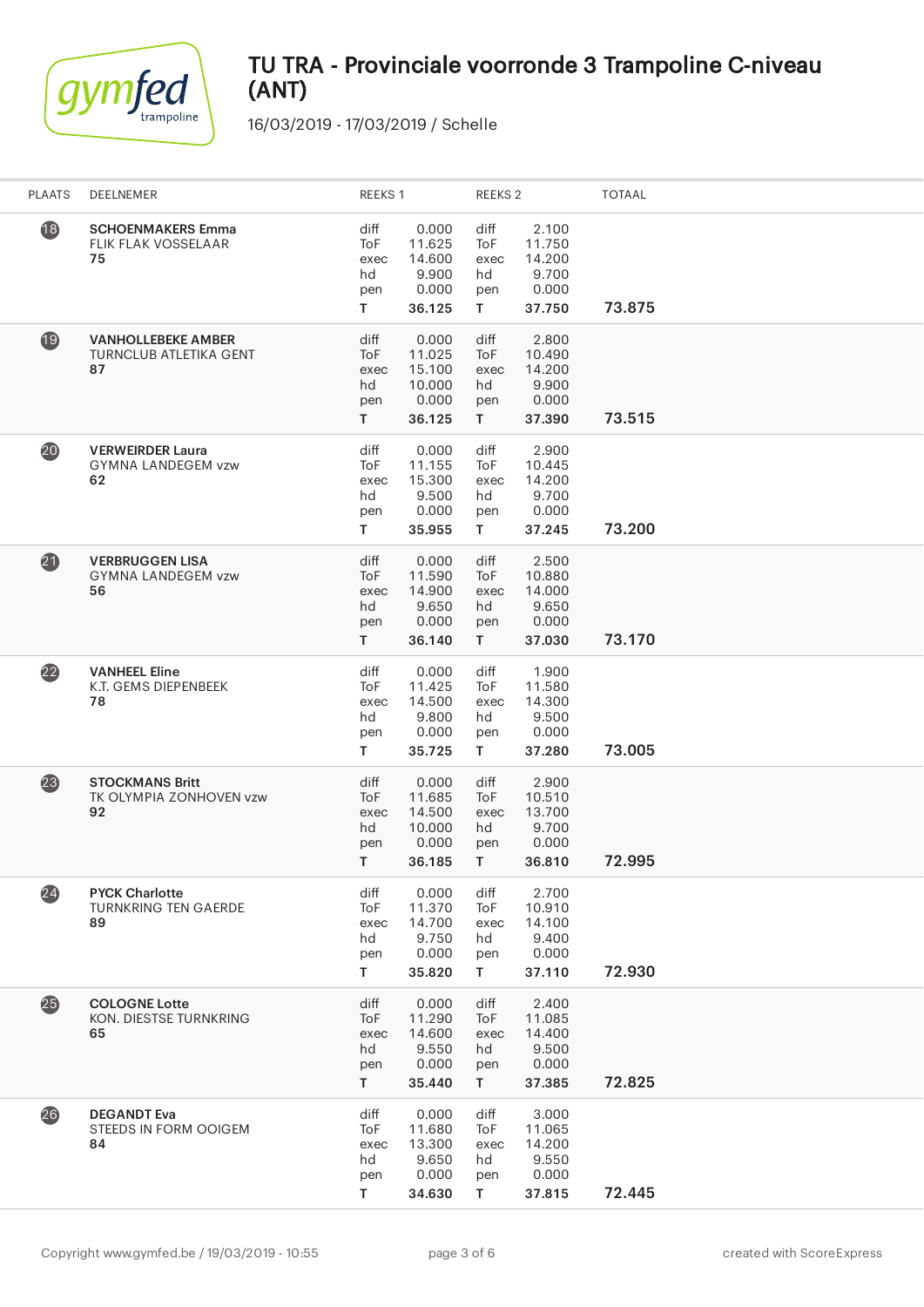

| <b>PLAATS</b>     | DEELNEMER                                                | REEKS 1                                |                                                       | REEKS <sub>2</sub>                     |                                                        | <b>TOTAAL</b> |
|-------------------|----------------------------------------------------------|----------------------------------------|-------------------------------------------------------|----------------------------------------|--------------------------------------------------------|---------------|
| $\overline{27}$   | <b>DUMEZ Auke</b><br>TK OLYMPIA ZONHOVEN vzw<br>90       | diff<br>ToF<br>exec<br>hd<br>pen<br>T. | 0.000<br>11.550<br>14.100<br>9.800<br>0.000<br>35.450 | diff<br>ToF<br>exec<br>hd<br>pen<br>T. | 1.900<br>10.810<br>14.100<br>10.000<br>0.000<br>36.810 | 72.260        |
| (28)              | <b>CARREYN Chloe</b><br>GO4GYM<br>77                     | diff<br>ToF<br>exec<br>hd<br>pen<br>T. | 0.000<br>10.985<br>13.900<br>9.550<br>0.000<br>34.435 | diff<br>ToF<br>exec<br>hd<br>pen<br>T. | 2.400<br>11.105<br>14.100<br>9.900<br>0.000<br>37.505  | 71.940        |
| 29                | <b>MAES</b> Lena<br><b>GYMPULS ESSEN</b><br>55           | diff<br>ToF<br>exec<br>hd<br>pen<br>T. | 0.000<br>10.380<br>14.800<br>9.700<br>0.000<br>34.880 | diff<br>ToF<br>exec<br>hd<br>pen<br>T  | 2.300<br>10.940<br>14.200<br>9.600<br>0.000<br>37.040  | 71.920        |
| 30                | <b>SMANS Lobke</b><br><b>TURNKRING DE GIERTJES</b><br>88 | diff<br>ToF<br>exec<br>hd<br>pen<br>T. | 0.000<br>11.570<br>13.900<br>9.600<br>0.000<br>35.070 | diff<br>ToF<br>exec<br>hd<br>pen<br>T  | 1.900<br>11.390<br>14.300<br>9.150<br>0.000<br>36.740  | 71.810        |
| $\boldsymbol{31}$ | DE VOS Bo<br><b>GYMCLUB ALTIS EEKLO</b><br>61            | diff<br>ToF<br>exec<br>hd<br>pen<br>T. | 0.000<br>9.900<br>15.100<br>9.700<br>0.000<br>34.700  | diff<br>ToF<br>exec<br>hd<br>pen<br>T. | 1.900<br>9.920<br>15.400<br>9.750<br>0.000<br>36.970   | 71.670        |
| (32)              | <b>VANDENBORRE Sien</b><br>GO4GYM<br>69                  | diff<br>ToF<br>exec<br>hd<br>pen<br>T. | 0.000<br>10.545<br>14.800<br>9.000<br>0.000<br>34.345 | diff<br>ToF<br>exec<br>hd<br>pen<br>T  | 2.400<br>10.435<br>13.800<br>9.300<br>0.000<br>35.935  | 70.280        |
| 33                | <b>SWIGGERS Fien</b><br>KON. DIESTSE TURNKRING<br>59     | diff<br>ToF<br>exec<br>hd<br>pen<br>T. | 0.000<br>10.330<br>13.600<br>9.800<br>0.000<br>33.730 | diff<br>ToF<br>exec<br>hd<br>pen<br>T. | 2.000<br>10.825<br>13.700<br>9.550<br>0.000<br>36.075  | 69.805        |
| $\overline{34}$   | <b>DOSSCHE EMMA</b><br><b>GYMNA LANDEGEM vzw</b><br>64   | diff<br>ToF<br>exec<br>hd<br>pen<br>T. | 0.000<br>10.565<br>13.800<br>9.750<br>0.000<br>34.115 | diff<br>ToF<br>exec<br>hd<br>pen<br>T. | 2.900<br>9.930<br>13.100<br>9.700<br>0.000<br>35.630   | 69.745        |
| 35                | <b>GILLIS LOUISA</b><br><b>GYMNA LANDEGEM vzw</b><br>60  | diff<br>ToF<br>exec<br>hd<br>pen<br>T. | 0.000<br>9.550<br>13.300<br>9.350<br>0.000<br>32.200  | diff<br>ToF<br>exec<br>hd<br>pen<br>T. | 2.400<br>9.765<br>13.000<br>9.900<br>0.000<br>35.065   | 67.265        |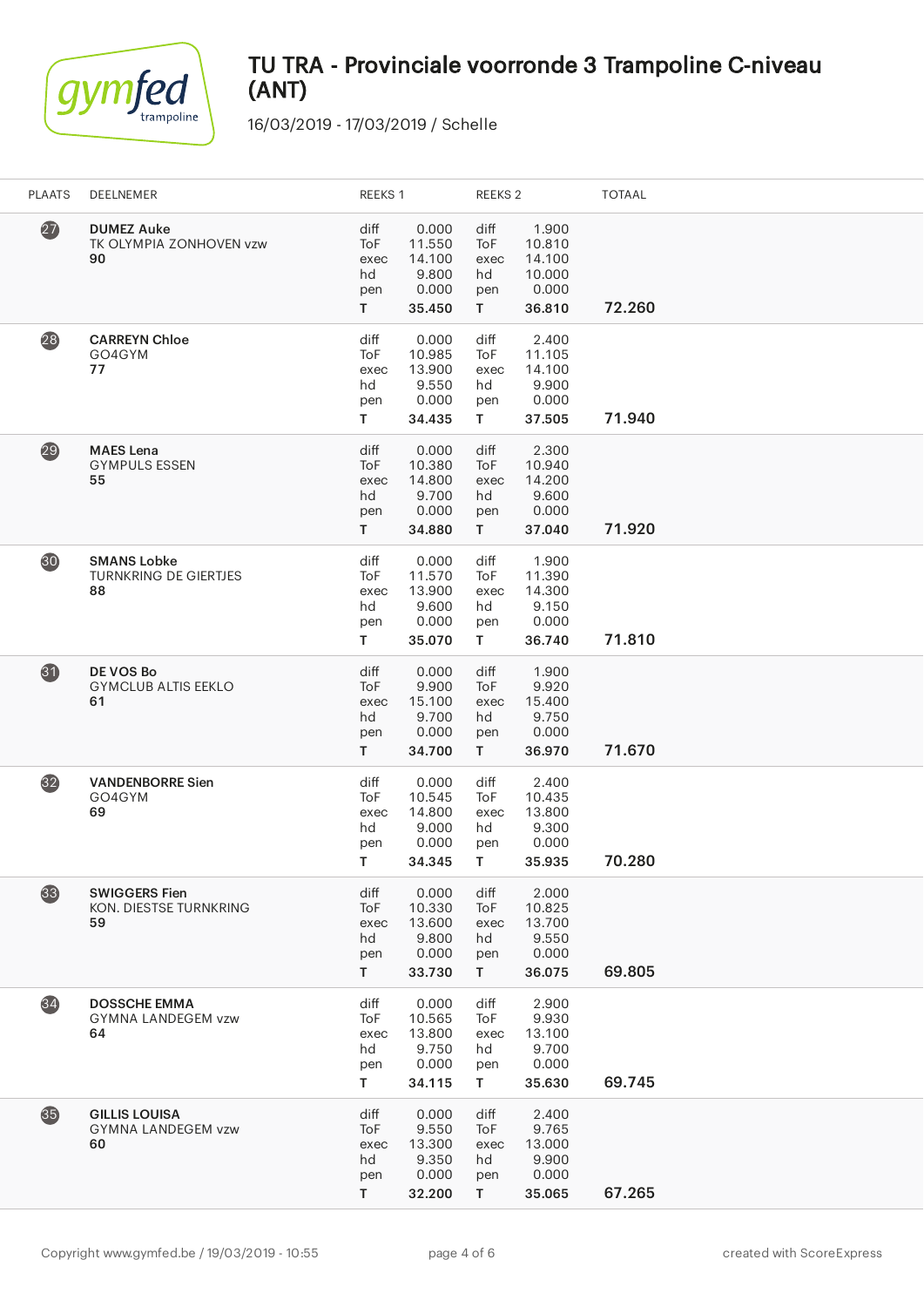

16/03/2019 - 17/03/2019 / Schelle

| <b>PLAATS</b> | DEELNEMER                                                         | REEKS 1                                       |                                                       | REEKS 2                                       |                                                       | <b>TOTAAL</b> |
|---------------|-------------------------------------------------------------------|-----------------------------------------------|-------------------------------------------------------|-----------------------------------------------|-------------------------------------------------------|---------------|
| 36            | <b>VAN DYCK Lise</b><br><b>CORPUS SANUM HERENTALS</b><br>76       | diff<br>ToF<br>exec<br>hd<br>pen<br>T.        | 0.000<br>11.330<br>15.000<br>9.700<br>0.000<br>36.030 | diff<br><b>ToF</b><br>exec<br>hd<br>pen<br>T. | 1.800<br>9.220<br>11.300<br>7.900<br>0.000<br>30.220  | 66.250        |
| 37            | <b>VANWALLEGHEM Lotte</b><br>GO4GYM<br>71                         | diff<br><b>ToF</b><br>exec<br>hd<br>pen<br>T. | 0.000<br>10.275<br>13.600<br>9.400<br>2.000<br>31.275 | diff<br><b>ToF</b><br>exec<br>hd<br>pen<br>T. | 1.900<br>10.500<br>12.800<br>9.400<br>1.000<br>33.600 | 64.875        |
| 38            | <b>MEERSSCHAUT Anahita</b><br><b>TURNCLUB ATLETIKA GENT</b><br>93 | diff<br><b>ToF</b><br>exec<br>hd<br>pen<br>T. | 0.000<br>7.830<br>8.800<br>5.500<br>0.000<br>22.130   | diff<br><b>ToF</b><br>exec<br>hd<br>pen<br>T. | 3.000<br>12.310<br>15.600<br>9.500<br>0.000<br>40.410 | 62.540        |
| 39            | <b>DE WIT Jorunn</b><br><b>TURNKRING DE GIERTJES</b><br>85        | diff<br><b>ToF</b><br>exec<br>hd<br>pen<br>T. | 0.000<br>3.025<br>3.900<br>2.600<br>0.000<br>9.525    | diff<br><b>ToF</b><br>exec<br>hd<br>pen<br>T. | 1.700<br>11.180<br>13.200<br>9.600<br>0.000<br>35.680 | 45.205        |
| 40            | <b>VAN LAETHEM Ellen</b><br>KTDV POPULAIRE HALLE vzw<br>66        | diff<br><b>ToF</b><br>exec<br>hd<br>pen<br>T. | 0.000<br>11.910<br>14.300<br>9.400<br>0.000<br>35.610 | diff<br><b>ToF</b><br>exec<br>hd<br>pen<br>T. | 1.100<br>2.425<br>2.600<br>1.600<br>0.000<br>7.725    | 43.335        |

### C - 13-14 JAAR MEISJES - ALLROUND ANTWERPEN

| <b>PLAATS</b>           | <b>DEELNEMER</b>                                          | REEKS 1                                           |                                                       | REEKS 2                                |                                                       | <b>TOTAAL</b> |
|-------------------------|-----------------------------------------------------------|---------------------------------------------------|-------------------------------------------------------|----------------------------------------|-------------------------------------------------------|---------------|
| $\bullet$               | <b>GORIS Fran</b><br><b>CORPUS SANUM HERENTALS</b><br>67  | diff<br><b>ToF</b><br>exec<br>hd<br>pen<br>т      | 0.000<br>12.010<br>14.800<br>9.900<br>0.000<br>36.710 | diff<br>ToF<br>exec<br>hd<br>pen<br>T. | 3.000<br>11.920<br>15.100<br>9.650<br>0.000<br>39.670 | 76.380        |
| $\overline{\mathbf{2}}$ | <b>FOLLA Nikky</b><br><b>FLIK FLAK VOSSELAAR</b><br>72    | diff<br>ToF<br>exec<br>hd<br>pen<br>т             | 0.000<br>12.475<br>14.900<br>9.450<br>0.000<br>36.825 | diff<br>ToF<br>exec<br>hd<br>pen<br>Τ  | 3.000<br>12.230<br>14.700<br>9.600<br>0.000<br>39.530 | 76.355        |
| $\left(3\right)$        | <b>DAVIDS Melanie</b><br><b>FLIK FLAK VOSSELAAR</b><br>68 | diff<br>To <sub>F</sub><br>exec<br>hd<br>pen<br>т | 0.000<br>11.890<br>15.500<br>9.500<br>0.000<br>36.890 | diff<br>ToF<br>exec<br>hd<br>pen<br>T. | 2.900<br>11.955<br>14.900<br>9.600<br>0.000<br>39.355 | 76.245        |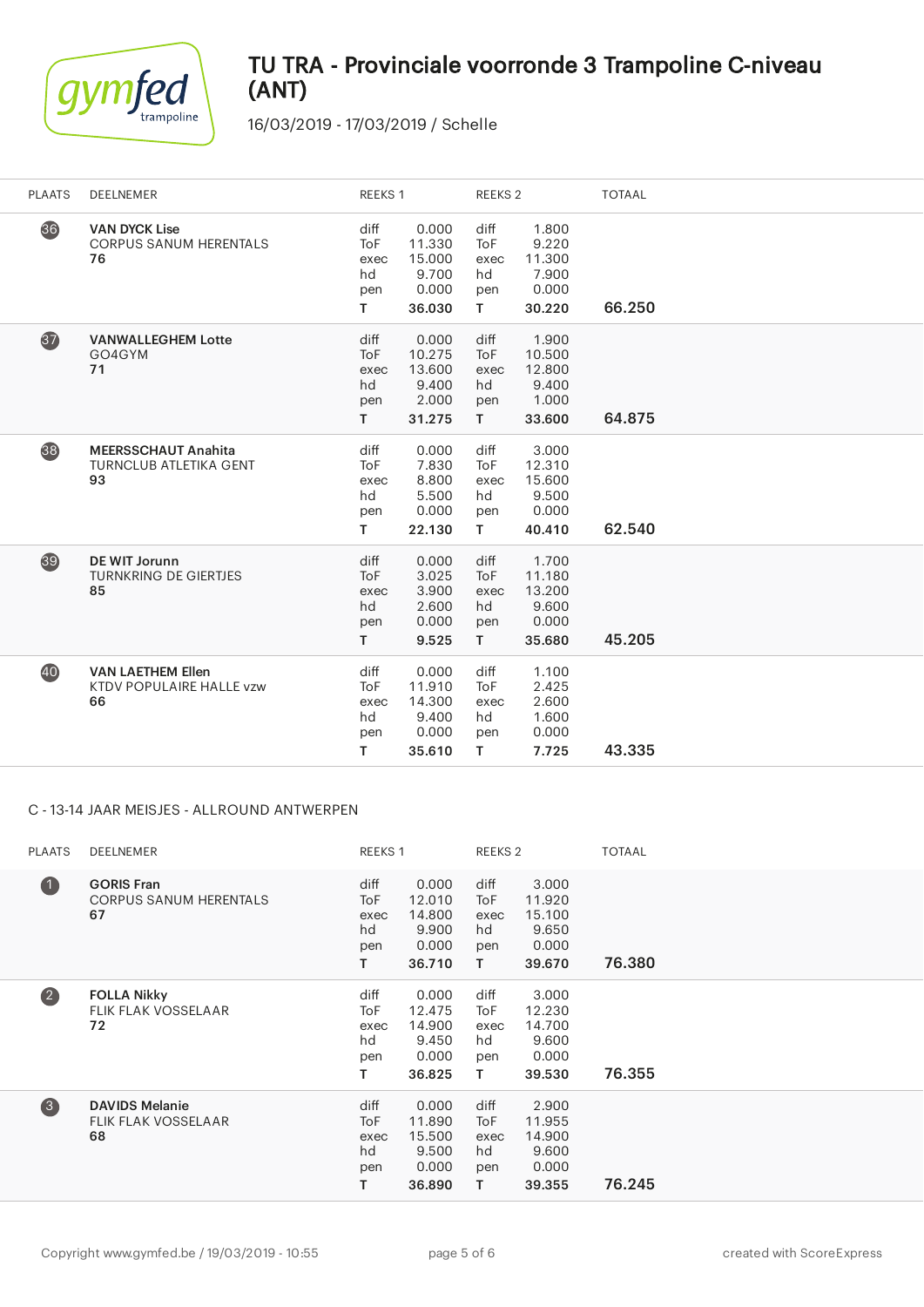

| <b>PLAATS</b>                           | DEELNEMER                                                   | REEKS 1                                |                                                       | REEKS <sub>2</sub>                     |                                                       | <b>TOTAAL</b> |
|-----------------------------------------|-------------------------------------------------------------|----------------------------------------|-------------------------------------------------------|----------------------------------------|-------------------------------------------------------|---------------|
| $\overline{4}$                          | <b>WOUTERS Maaike</b><br><b>AKTIVA BERENDRECHT</b><br>79    | diff<br>ToF<br>exec<br>hd<br>pen<br>T. | 0.000<br>11.675<br>15.300<br>9.700<br>0.000<br>36.675 | diff<br>ToF<br>exec<br>hd<br>pen<br>T. | 3.000<br>11.745<br>14.800<br>9.850<br>0.000<br>39.395 | 76.070        |
| 6                                       | <b>GERRITS Anne</b><br>TK DEUGD EN MOED EKEREN vzw<br>83    | diff<br>ToF<br>exec<br>hd<br>pen<br>T. | 0.000<br>12.055<br>15.000<br>9.300<br>0.000<br>36.355 | diff<br>ToF<br>exec<br>hd<br>pen<br>T. | 1.900<br>12.270<br>15.200<br>9.750<br>0.000<br>39.120 | 75.475        |
| $\left( 6\right)$                       | <b>BULCKENS Lies</b><br><b>CORPUS SANUM HERENTALS</b><br>73 | diff<br>ToF<br>exec<br>hd<br>pen<br>T. | 0.000<br>12.760<br>14.700<br>9.900<br>0.000<br>37.360 | diff<br>ToF<br>exec<br>hd<br>pen<br>T. | 1.900<br>12.795<br>12.700<br>9.650<br>0.000<br>37.045 | 74.405        |
| $\boldsymbol{\sigma}$                   | <b>SCHOENMAKERS Emma</b><br>FLIK FLAK VOSSELAAR<br>75       | diff<br>ToF<br>exec<br>hd<br>pen<br>T. | 0.000<br>11.625<br>14.600<br>9.900<br>0.000<br>36.125 | diff<br>ToF<br>exec<br>hd<br>pen<br>T. | 2.100<br>11.750<br>14.200<br>9.700<br>0.000<br>37.750 | 73.875        |
| $\begin{array}{c} \hline 8 \end{array}$ | <b>MAES</b> Lena<br><b>GYMPULS ESSEN</b><br>55              | diff<br>ToF<br>exec<br>hd<br>pen<br>T. | 0.000<br>10.380<br>14.800<br>9.700<br>0.000<br>34.880 | diff<br>ToF<br>exec<br>hd<br>pen<br>T. | 2.300<br>10.940<br>14.200<br>9.600<br>0.000<br>37.040 | 71.920        |
| $\circledcirc$                          | <b>SMANS Lobke</b><br>TURNKRING DE GIERTJES<br>88           | diff<br>ToF<br>exec<br>hd<br>pen<br>T. | 0.000<br>11.570<br>13.900<br>9.600<br>0.000<br>35.070 | diff<br>ToF<br>exec<br>hd<br>pen<br>T. | 1.900<br>11.390<br>14.300<br>9.150<br>0.000<br>36.740 | 71.810        |
| $\mathbf{10}$                           | <b>VAN DYCK Lise</b><br><b>CORPUS SANUM HERENTALS</b><br>76 | diff<br>ToF<br>exec<br>hd<br>pen<br>T. | 0.000<br>11.330<br>15.000<br>9.700<br>0.000<br>36.030 | diff<br>ToF<br>exec<br>hd<br>pen<br>T. | 1.800<br>9.220<br>11.300<br>7.900<br>0.000<br>30.220  | 66.250        |
| 1                                       | DE WIT Jorunn<br><b>TURNKRING DE GIERTJES</b><br>85         | diff<br>ToF<br>exec<br>hd<br>pen<br>T. | 0.000<br>3.025<br>3.900<br>2.600<br>0.000<br>9.525    | diff<br>ToF<br>exec<br>hd<br>pen<br>T. | 1.700<br>11.180<br>13.200<br>9.600<br>0.000<br>35.680 | 45.205        |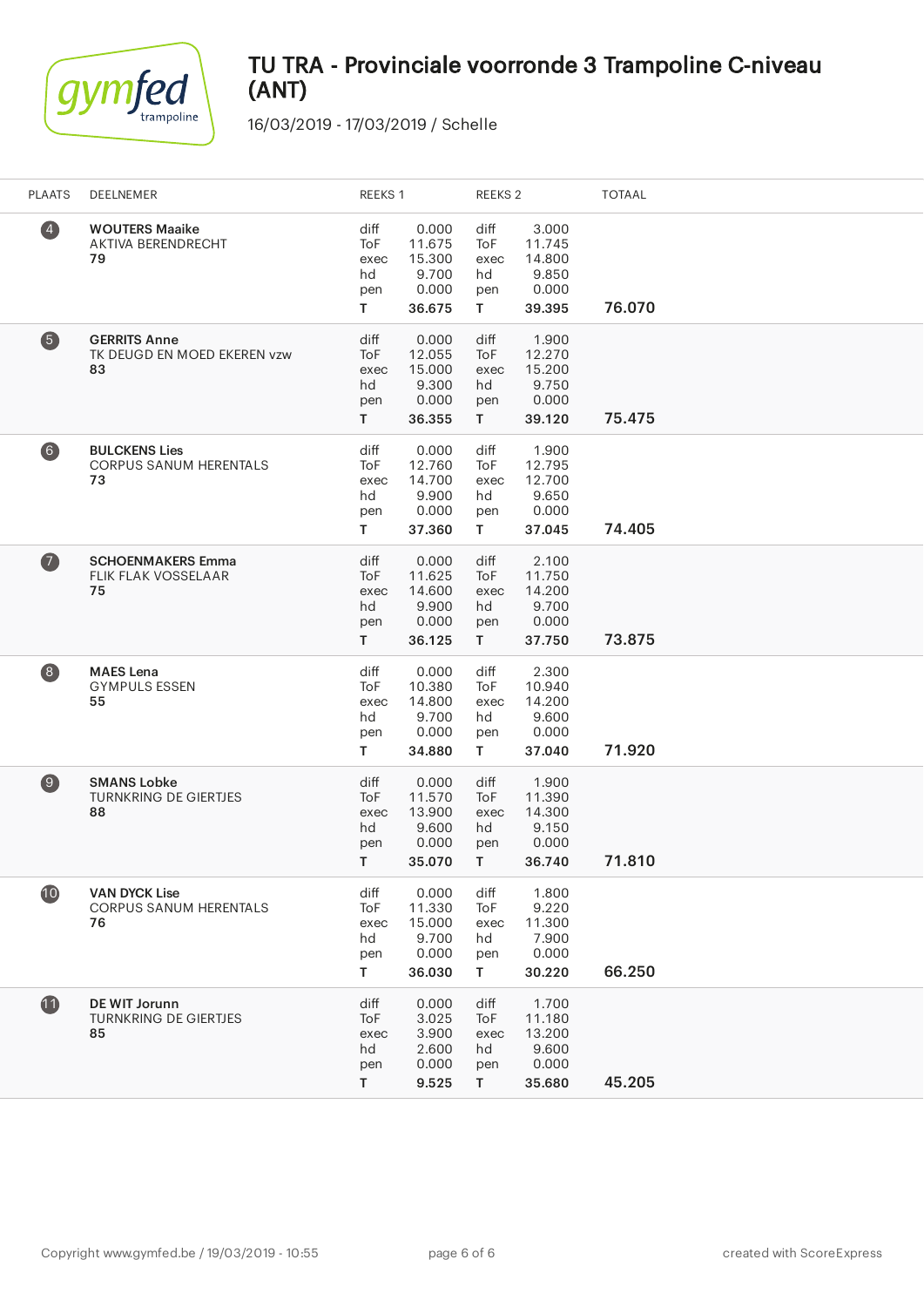

16/03/2019 - 17/03/2019 / Schelle

### C - 13-14 JAAR JONGENS - ALLROUND

| <b>PLAATS</b>           | DEELNEMER                                                     | REEKS 1                                |                                                       | REEKS <sub>2</sub>                              |                                                       | <b>TOTAAL</b> |
|-------------------------|---------------------------------------------------------------|----------------------------------------|-------------------------------------------------------|-------------------------------------------------|-------------------------------------------------------|---------------|
| $\bullet$               | <b>DEVOS Yaron</b><br>STEEDS IN FORM OOIGEM<br>97             | diff<br>ToF<br>exec<br>hd<br>pen<br>T. | 0.000<br>12.665<br>15.700<br>9.350<br>0.000<br>37.715 | diff<br>ToF<br>exec<br>hd<br>pen<br>T.          | 3.000<br>12.710<br>15.100<br>9.900<br>0.000<br>40.710 | 78.425        |
| $\overline{\mathbf{2}}$ | <b>BOCHS Gregory</b><br>AKTIVA BERENDRECHT<br>98              | diff<br>ToF<br>exec<br>hd<br>pen<br>T. | 0.000<br>12.405<br>15.500<br>9.800<br>0.000<br>37.705 | diff<br>ToF<br>exec<br>hd<br>pen<br>$\mathsf T$ | 3.000<br>11.865<br>15.300<br>9.700<br>0.000<br>39.865 | 77.570        |
| 3                       | <b>ROOX Thimo</b><br>K.T. GEMS DIEPENBEEK<br>100              | diff<br>ToF<br>exec<br>hd<br>pen<br>T. | 0.000<br>11.260<br>15.300<br>9.850<br>0.000<br>36.410 | diff<br>ToF<br>exec<br>hd<br>pen<br>T.          | 3.000<br>12.245<br>14.500<br>9.400<br>0.000<br>39.145 | 75.555        |
| $\left( 4\right)$       | <b>VANHOOF Quinten</b><br><b>TURNKRING DE GIERTJES</b><br>103 | diff<br>ToF<br>exec<br>hd<br>pen<br>T. | 0.000<br>12.500<br>14.300<br>9.500<br>0.000<br>36.300 | diff<br>ToF<br>exec<br>hd<br>pen<br>T.          | 2.900<br>11.735<br>14.300<br>9.600<br>0.000<br>38.535 | 74.835        |
| 6                       | <b>UYTTERSPROT Aaron</b><br>KTDV POPULAIRE HALLE vzw<br>101   | diff<br>ToF<br>exec<br>hd<br>pen<br>T. | 0.000<br>12.075<br>14.800<br>9.900<br>0.000<br>36.775 | diff<br>ToF<br>exec<br>hd<br>pen<br>T.          | 3.000<br>11.405<br>14.000<br>9.300<br>0.000<br>37.705 | 74.480        |
| $6$                     | <b>VAN REYBROUCK Wout</b><br><b>GYMNA LANDEGEM vzw</b><br>104 | diff<br>ToF<br>exec<br>hd<br>pen<br>T. | 0.000<br>12.475<br>16.000<br>9.800<br>0.000<br>38.275 | diff<br>ToF<br>exec<br>hd<br>pen<br>T.          | 2.700<br>11.015<br>13.500<br>8.800<br>0.000<br>36.015 | 74.290        |
| $\overline{\mathbf{a}}$ | <b>EL AMRI Ilyas</b><br>AKTIVA BERENDRECHT<br>96              | diff<br>ToF<br>exec<br>hd<br>pen<br>T. | 0.000<br>11.010<br>15.000<br>9.700<br>0.000<br>35.710 | diff<br>ToF<br>exec<br>hd<br>pen<br>T.          | 2.500<br>11.470<br>14.800<br>9.700<br>0.000<br>38.470 | 74.180        |
| $\bullet$               | <b>VANLERBERGHE Lowie</b><br>GO4GYM<br>99                     | diff<br>ToF<br>exec<br>hd<br>pen<br>Τ  | 0.000<br>10.330<br>14.100<br>9.650<br>0.000<br>34.080 | diff<br>ToF<br>exec<br>hd<br>pen<br>T.          | 1.900<br>10.395<br>14.000<br>9.300<br>0.000<br>35.595 | 69.675        |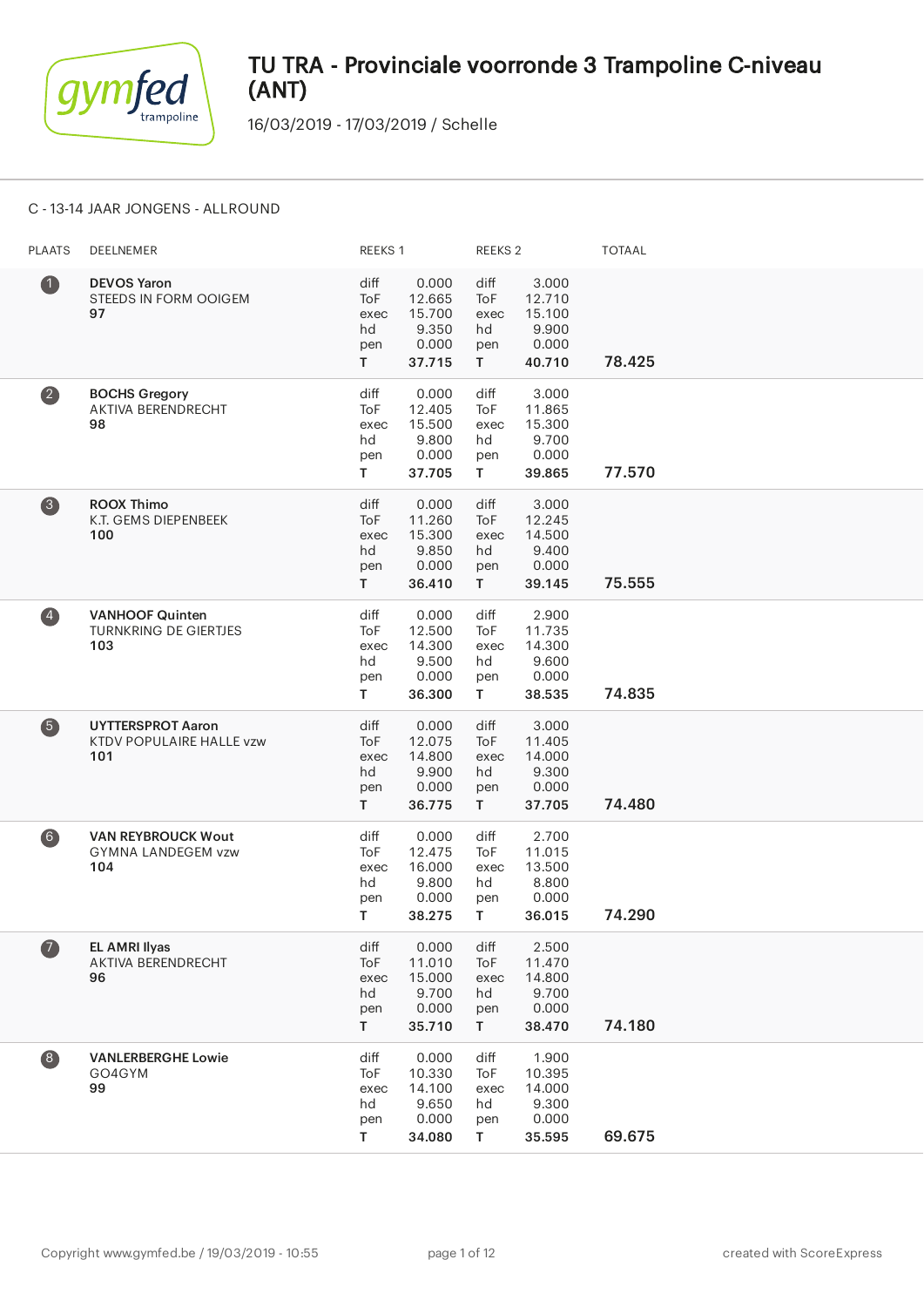

16/03/2019 - 17/03/2019 / Schelle

| <b>PLAATS</b>     | DEELNEMER                                                 |                                  | REEKS 1                                               |                                  | REEKS 2                                              | <b>TOTAAL</b> |
|-------------------|-----------------------------------------------------------|----------------------------------|-------------------------------------------------------|----------------------------------|------------------------------------------------------|---------------|
| $\left( 9\right)$ | <b>VAN HECKE Yoran</b><br><b>GYMNA LANDEGEM vzw</b><br>95 | diff<br>ToF<br>exec<br>hd<br>pen | 0.000<br>11.235<br>14.100<br>9.850<br>0.000<br>35.185 | diff<br>ToF<br>exec<br>hd<br>pen | 2.700<br>9.440<br>11.200<br>8.700<br>0.000<br>32.040 | 67.225        |

### C - 13-14 JAAR JONGENS - ALLROUND ANTWERPEN

| <b>PLAATS</b>           | <b>DEELNEMER</b>                                              | REEKS 1                                           |                                                       | REEKS 2                                       |                                                       | <b>TOTAAL</b> |
|-------------------------|---------------------------------------------------------------|---------------------------------------------------|-------------------------------------------------------|-----------------------------------------------|-------------------------------------------------------|---------------|
| $\bullet$               | <b>BOCHS Gregory</b><br>AKTIVA BERENDRECHT<br>98              | diff<br>To <sub>F</sub><br>exec<br>hd<br>pen<br>т | 0.000<br>12.405<br>15.500<br>9.800<br>0.000<br>37.705 | diff<br><b>ToF</b><br>exec<br>hd<br>pen<br>T. | 3.000<br>11.865<br>15.300<br>9.700<br>0.000<br>39.865 | 77.570        |
| $\overline{\mathbf{2}}$ | <b>VANHOOF Quinten</b><br><b>TURNKRING DE GIERTJES</b><br>103 | diff<br>To <sub>F</sub><br>exec<br>hd<br>pen<br>т | 0.000<br>12.500<br>14.300<br>9.500<br>0.000<br>36.300 | diff<br>ToF<br>exec<br>hd<br>pen<br>T.        | 2.900<br>11.735<br>14.300<br>9.600<br>0.000<br>38.535 | 74.835        |
| 3                       | <b>EL AMRI Ilyas</b><br>AKTIVA BERENDRECHT<br>96              | diff<br>ToF<br>exec<br>hd<br>pen<br>т             | 0.000<br>11.010<br>15.000<br>9.700<br>0.000<br>35.710 | diff<br>ToF<br>exec<br>hd<br>pen<br>T.        | 2.500<br>11.470<br>14.800<br>9.700<br>0.000<br>38.470 | 74.180        |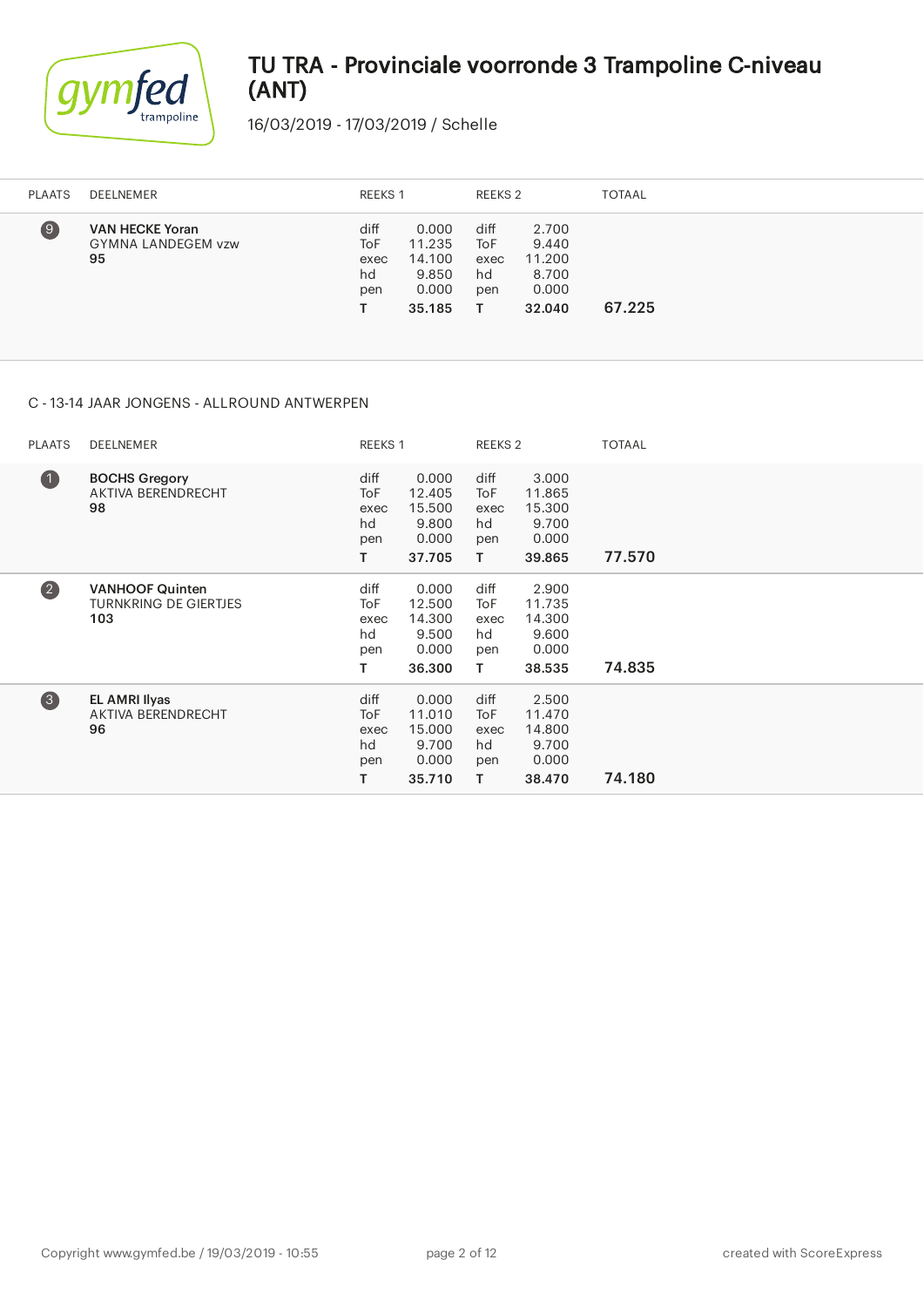

16/03/2019 - 17/03/2019 / Schelle

#### C - 15-16 JAAR MEISJES - ALLROUND

| <b>PLAATS</b>           | DEELNEMER                                                            | REEKS 1                                |                                                       | REEKS <sub>2</sub>                     |                                                       | <b>TOTAAL</b> |
|-------------------------|----------------------------------------------------------------------|----------------------------------------|-------------------------------------------------------|----------------------------------------|-------------------------------------------------------|---------------|
| $\bf 0$                 | <b>LECLUYSE Hieke</b><br>STEEDS IN FORM OOIGEM<br>109                | diff<br>ToF<br>exec<br>hd<br>pen<br>T. | 0.000<br>12.785<br>16.700<br>9.700<br>0.000<br>39.185 | diff<br>ToF<br>exec<br>hd<br>pen<br>T. | 4.000<br>12.700<br>15.100<br>9.550<br>0.000<br>41.350 | 80.535        |
| $\overline{\mathbf{2}}$ | <b>RYKEN Famke</b><br><b>GYM WESTERLO</b><br>120                     | diff<br>ToF<br>exec<br>hd<br>pen<br>T. | 0.000<br>12.575<br>16.400<br>9.800<br>0.000<br>38.775 | diff<br>ToF<br>exec<br>hd<br>pen<br>T. | 3.900<br>11.945<br>15.400<br>9.800<br>0.000<br>41.045 | 79.820        |
| 3                       | <b>VAN DE GENACHTE Junis</b><br><b>CORPUS SANUM HERENTALS</b><br>122 | diff<br>ToF<br>exec<br>hd<br>pen<br>T. | 0.000<br>12.960<br>15.400<br>9.900<br>0.000<br>38.260 | diff<br>ToF<br>exec<br>hd<br>pen<br>T. | 2.900<br>12.995<br>15.400<br>9.700<br>0.000<br>40.995 | 79.255        |
| $\overline{\mathbf{A}}$ | <b>VAN CANT Lena</b><br><b>CORPUS SANUM HERENTALS</b><br>119         | diff<br>ToF<br>exec<br>hd<br>pen<br>T. | 0.000<br>13.235<br>15.000<br>9.550<br>0.000<br>37.785 | diff<br>ToF<br>exec<br>hd<br>pen<br>T. | 3.000<br>13.265<br>14.900<br>9.600<br>0.000<br>40.765 | 78.550        |
| 6                       | <b>GRAFF Lotte</b><br>AKTIVA BERENDRECHT<br>113                      | diff<br>ToF<br>exec<br>hd<br>pen<br>T. | 0.000<br>12.355<br>15.800<br>9.900<br>0.000<br>38.055 | diff<br>ToF<br>exec<br>hd<br>pen<br>T. | 3.800<br>11.850<br>14.700<br>9.550<br>0.000<br>39.900 | 77.955        |
| 6)                      | <b>VANDENBROUCKE Roos</b><br><b>VERTO PUURS</b><br>105               | diff<br>ToF<br>exec<br>hd<br>pen<br>T. | 0.000<br>12.165<br>15.800<br>9.750<br>0.000<br>37.715 | diff<br>ToF<br>exec<br>hd<br>pen<br>T. | 2.400<br>11.975<br>15.900<br>9.800<br>0.000<br>40.075 | 77.790        |
| $\boldsymbol{\sigma}$   | <b>NGALLANE Hawa</b><br>GYM-HAROP vzw BRASSCHAAT<br>111              | diff<br>ToF<br>exec<br>hd<br>pen<br>T. | 0.000<br>12.100<br>16.100<br>9.700<br>0.000<br>37.900 | diff<br>ToF<br>exec<br>hd<br>pen<br>T. | 2.900<br>12.020<br>14.900<br>9.500<br>0.000<br>39.320 | 77.220        |
| 8                       | <b>DALED-ROSSEEL MANON</b><br><b>GYMNA LANDEGEM vzw</b><br>123       | diff<br>ToF<br>exec<br>hd<br>pen<br>T. | 0.000<br>11.335<br>15.900<br>9.800<br>0.000<br>37.035 | diff<br>ToF<br>exec<br>hd<br>pen<br>T. | 4.000<br>11.195<br>14.900<br>9.900<br>0.000<br>39.995 | 77.030        |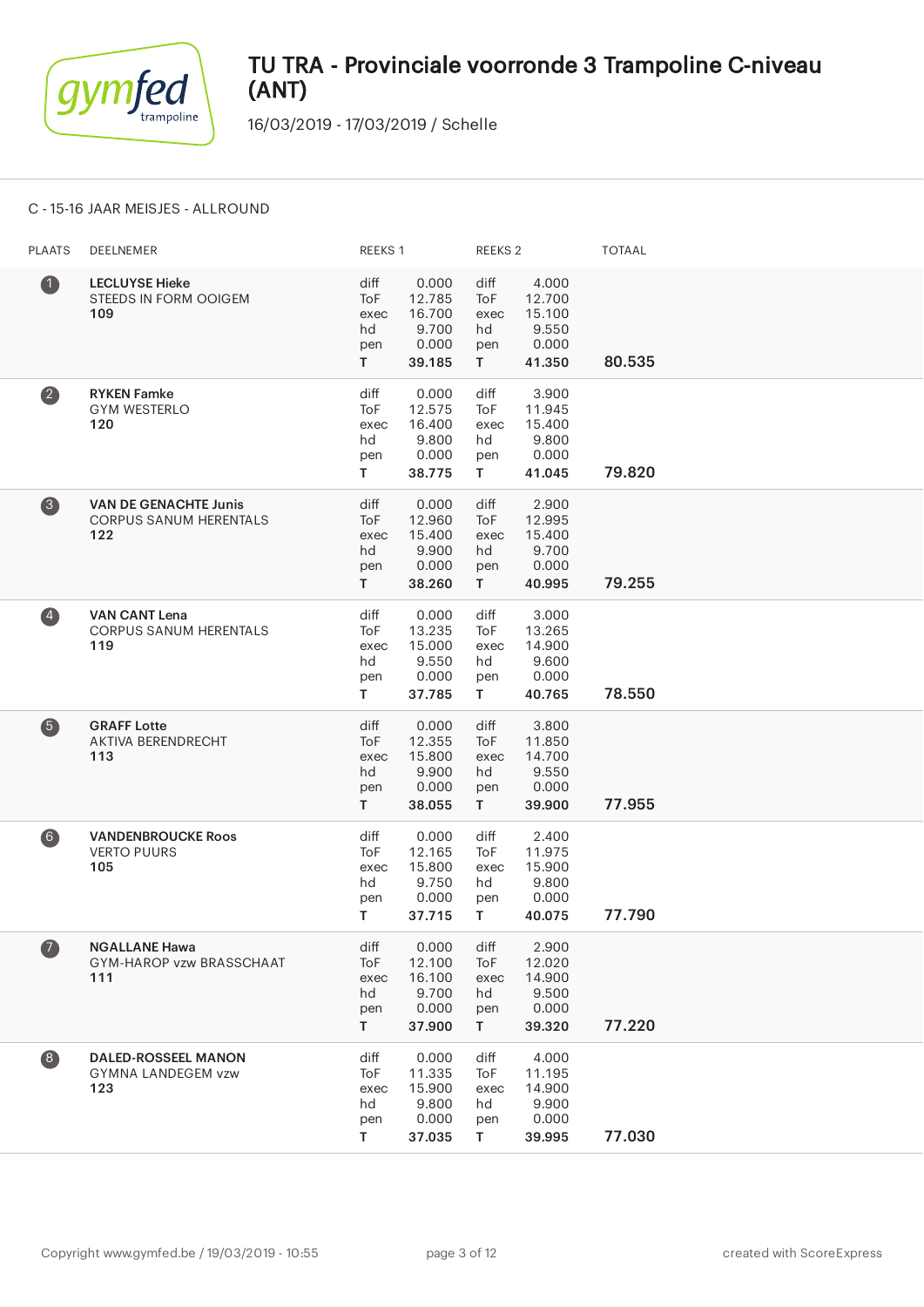

| <b>PLAATS</b>         | DEELNEMER                                                        | REEKS 1                                          |                                                       | REEKS <sub>2</sub>                     |                                                        | <b>TOTAAL</b> |                           |
|-----------------------|------------------------------------------------------------------|--------------------------------------------------|-------------------------------------------------------|----------------------------------------|--------------------------------------------------------|---------------|---------------------------|
| $\boldsymbol{\Theta}$ | DE VALKENAERE NINA<br><b>TURNCLUB ATLETIKA GENT</b><br>117       | diff<br>ToF<br>exec<br>hd<br>pen<br>$\mathsf{T}$ | 0.000<br>11.600<br>15.200<br>9.800<br>0.000<br>36.600 | diff<br>ToF<br>exec<br>hd<br>pen<br>T  | 4.000<br>11.390<br>13.400<br>9.700<br>0.000<br>38.490  | 75.090        |                           |
| 10                    | <b>STANDAERT Bente</b><br><b>GYMCLUB ALTIS EEKLO</b><br>106      | diff<br>ToF<br>exec<br>hd<br>pen<br>T.           | 0.000<br>11.065<br>15.200<br>9.850<br>0.000<br>36.115 | diff<br>ToF<br>exec<br>hd<br>pen<br>T. | 2.400<br>11.010<br>15.600<br>9.450<br>0.000<br>38.460  | 74.575        |                           |
| 11                    | <b>DE COCK LOTTE</b><br><b>GYMNA LANDEGEM vzw</b><br>115         | diff<br>ToF<br>exec<br>hd<br>pen<br>T.           | 0.000<br>10.450<br>14.700<br>9.600<br>0.000<br>34.750 | diff<br>ToF<br>exec<br>hd<br>pen<br>T. | 2.400<br>10.860<br>14.300<br>10.000<br>0.000<br>37.560 | 72.310        |                           |
| $\overline{12}$       | <b>BAENS Lotte</b><br>K.T. GEMS DIEPENBEEK<br>114                | diff<br>ToF<br>exec<br>hd<br>pen<br>T.           | 0.000<br>9.955<br>13.800<br>9.750<br>0.000<br>33.505  | diff<br>ToF<br>exec<br>hd<br>pen<br>T. | 2.000<br>9.865<br>14.400<br>9.900<br>0.000<br>36.165   | 69.670        |                           |
| $\overline{13}$       | <b>DE ROOZE Mirte</b><br>GYM-HAROP vzw BRASSCHAAT<br>107         | diff<br>ToF<br>exec<br>hd<br>pen<br>T.           | 0.000<br>9.775<br>13.400<br>9.400<br>0.000<br>32.575  | diff<br>ToF<br>exec<br>hd<br>pen<br>T. | 2.000<br>9.685<br>13.300<br>9.400<br>0.000<br>34.385   | 66.960        |                           |
| $\overline{14}$       | <b>POELMANS Sien</b><br><b>TURNKRING DE GIERTJES</b><br>125      | diff<br>ToF<br>exec<br>hd<br>pen<br>T            | 0.000<br>10.570<br>12.700<br>8.750<br>0.000<br>32.020 | diff<br>ToF<br>exec<br>hd<br>pen<br>T  | 2.500<br>10.280<br>12.700<br>8.950<br>0.000<br>34.430  | 66.450        |                           |
| $\mathbf{G}$          | <b>BUYS Kyra</b><br>GYM-HAROP vzw BRASSCHAAT<br>112              | diff<br>ToF<br>exec<br>hd<br>pen<br>T            | 0.000<br>8.460<br>12.300<br>8.450<br>0.000<br>29.210  | diff<br>ToF<br>exec<br>hd<br>pen<br>T. | 2.000<br>9.315<br>13.800<br>9.500<br>0.000<br>34.615   | 63.825        |                           |
| 16                    | <b>VANFLETEREN Lisa</b><br>GO4GYM<br>121                         | diff<br>ToF<br>exec<br>hd<br>pen<br>T.           | 0.000<br>11.705<br>15.500<br>9.650<br>0.000<br>36.855 | diff<br>ToF<br>exec<br>hd<br>pen<br>T. | 2.300<br>6.790<br>8.800<br>5.650<br>0.000<br>23.540    | 60.395        |                           |
| $\bf{D}$              | <b>VAN LOOVEREN Julie</b><br><b>TURNKRING DE GIERTJES</b><br>110 | diff<br>ToF<br>exec<br>hd<br>pen<br>T.           | 0.000<br>2.775<br>3.400<br>2.600<br>0.000<br>8.775    | diff<br>ToF<br>exec<br>hd<br>pen<br>T. | 2.100<br>9.575<br>13.700<br>9.800<br>0.000<br>35.175   | 43.950        |                           |
|                       | Copyright www.gymfed.be / 19/03/2019 - 10:55                     |                                                  | page 4 of 12                                          |                                        |                                                        |               | created with ScoreExpress |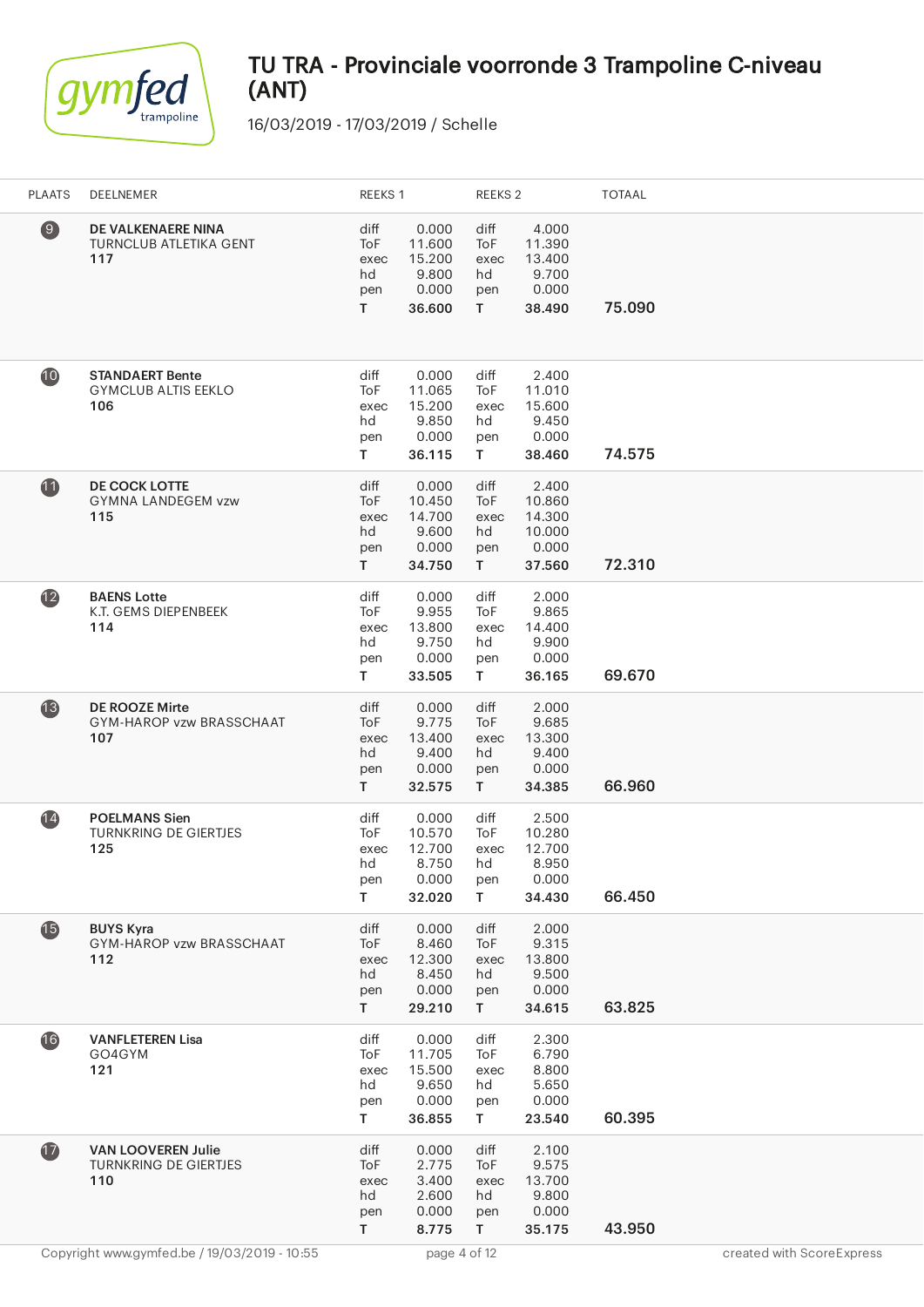

16/03/2019 - 17/03/2019 / Schelle

| <b>PLAATS</b>   | DEELNEMER                                                         | <b>REEKS1</b>                                 |                                                    | REEKS 2                                      |                                                       | <b>TOTAAL</b> |
|-----------------|-------------------------------------------------------------------|-----------------------------------------------|----------------------------------------------------|----------------------------------------------|-------------------------------------------------------|---------------|
| $\overline{18}$ | <b>VERSTRAETEN JOLIEN</b><br><b>TURNCLUB ATLETIKA GENT</b><br>108 | diff<br>ToF<br>exec<br>hd<br>pen              | 0.000<br>1.100<br>1.600<br>0.900<br>0.000<br>3.600 | diff<br>ToF<br>exec<br>hd<br>pen<br>т        | 2.000<br>10.140<br>11.000<br>7.600<br>0.000<br>30.740 | 34.340        |
| $\overline{19}$ | <b>VANDEBROEK Fien</b><br>K.T. GEMS DIEPENBEEK<br>124             | diff<br><b>ToF</b><br>exec<br>hd<br>pen<br>T. | 0.000<br>0.000<br>0.000<br>0.000<br>0.000<br>0.000 | diff<br><b>ToF</b><br>exec<br>hd<br>pen<br>т | 0.000<br>0.000<br>0.000<br>0.000<br>0.000<br>0.000    | 0.000         |

### C - 15-16 JAAR MEISJES - ALLROUND ANTWERPEN

| <b>PLAATS</b>     | DEELNEMER                                                            | REEKS 1                                |                                                       | REEKS 2                                |                                                       | <b>TOTAAL</b> |
|-------------------|----------------------------------------------------------------------|----------------------------------------|-------------------------------------------------------|----------------------------------------|-------------------------------------------------------|---------------|
| $\bullet$         | <b>RYKEN Famke</b><br><b>GYM WESTERLO</b><br>120                     | diff<br>ToF<br>exec<br>hd<br>pen<br>T. | 0.000<br>12.575<br>16.400<br>9.800<br>0.000<br>38.775 | diff<br>ToF<br>exec<br>hd<br>pen<br>T. | 3.900<br>11.945<br>15.400<br>9.800<br>0.000<br>41.045 | 79.820        |
| $\boldsymbol{2}$  | <b>VAN DE GENACHTE Junis</b><br><b>CORPUS SANUM HERENTALS</b><br>122 | diff<br>ToF<br>exec<br>hd<br>pen<br>T. | 0.000<br>12.960<br>15.400<br>9.900<br>0.000<br>38.260 | diff<br>ToF<br>exec<br>hd<br>pen<br>T. | 2.900<br>12.995<br>15.400<br>9.700<br>0.000<br>40.995 | 79.255        |
| $\bullet$         | <b>VAN CANT Lena</b><br><b>CORPUS SANUM HERENTALS</b><br>119         | diff<br>ToF<br>exec<br>hd<br>pen<br>T. | 0.000<br>13.235<br>15.000<br>9.550<br>0.000<br>37.785 | diff<br>ToF<br>exec<br>hd<br>pen<br>T. | 3.000<br>13.265<br>14.900<br>9.600<br>0.000<br>40.765 | 78.550        |
| $\overline{4}$    | <b>GRAFF Lotte</b><br>AKTIVA BERENDRECHT<br>113                      | diff<br>ToF<br>exec<br>hd<br>pen<br>T. | 0.000<br>12.355<br>15.800<br>9.900<br>0.000<br>38.055 | diff<br>ToF<br>exec<br>hd<br>pen<br>T. | 3.800<br>11.850<br>14.700<br>9.550<br>0.000<br>39.900 | 77.955        |
| 6                 | <b>VANDENBROUCKE Roos</b><br><b>VERTO PUURS</b><br>105               | diff<br>ToF<br>exec<br>hd<br>pen<br>T. | 0.000<br>12.165<br>15.800<br>9.750<br>0.000<br>37.715 | diff<br>ToF<br>exec<br>hd<br>pen<br>T. | 2.400<br>11.975<br>15.900<br>9.800<br>0.000<br>40.075 | 77.790        |
| $\left( 6\right)$ | <b>NGALLANE Hawa</b><br>GYM-HAROP vzw BRASSCHAAT<br>111              | diff<br>ToF<br>exec<br>hd<br>pen<br>T. | 0.000<br>12.100<br>16.100<br>9.700<br>0.000<br>37.900 | diff<br>ToF<br>exec<br>hd<br>pen<br>T. | 2.900<br>12.020<br>14.900<br>9.500<br>0.000<br>39.320 | 77.220        |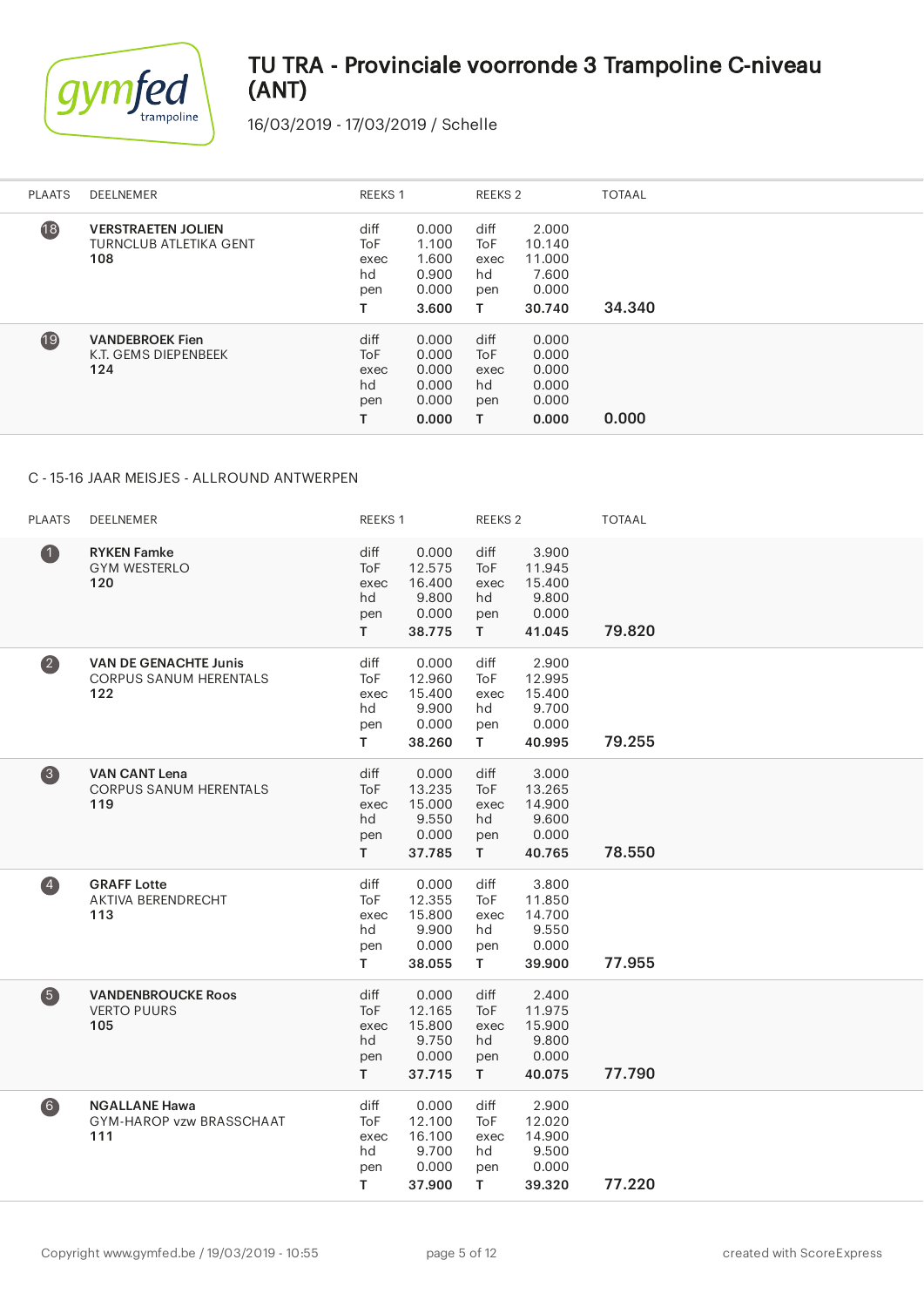

| <b>PLAATS</b>     | <b>DEELNEMER</b>                                                 | REEKS 1                                       |                                                       | REEKS 2                                       |                                                       | <b>TOTAAL</b> |
|-------------------|------------------------------------------------------------------|-----------------------------------------------|-------------------------------------------------------|-----------------------------------------------|-------------------------------------------------------|---------------|
| $\bullet$         | <b>DE ROOZE Mirte</b><br>GYM-HAROP vzw BRASSCHAAT<br>107         | diff<br><b>ToF</b><br>exec<br>hd<br>pen<br>T. | 0.000<br>9.775<br>13.400<br>9.400<br>0.000<br>32.575  | diff<br><b>ToF</b><br>exec<br>hd<br>pen<br>T. | 2.000<br>9.685<br>13.300<br>9.400<br>0.000<br>34.385  | 66.960        |
| $\left( 8\right)$ | <b>POELMANS Sien</b><br><b>TURNKRING DE GIERTJES</b><br>125      | diff<br><b>ToF</b><br>exec<br>hd<br>pen<br>T. | 0.000<br>10.570<br>12.700<br>8.750<br>0.000<br>32.020 | diff<br>ToF<br>exec<br>hd<br>pen<br>T.        | 2.500<br>10.280<br>12.700<br>8.950<br>0.000<br>34.430 | 66.450        |
| $\circledcirc$    | <b>BUYS Kyra</b><br>GYM-HAROP vzw BRASSCHAAT<br>112              | diff<br><b>ToF</b><br>exec<br>hd<br>pen<br>т  | 0.000<br>8.460<br>12.300<br>8.450<br>0.000<br>29.210  | diff<br><b>ToF</b><br>exec<br>hd<br>pen<br>T. | 2.000<br>9.315<br>13.800<br>9.500<br>0.000<br>34.615  | 63.825        |
| 10                | <b>VAN LOOVEREN Julie</b><br><b>TURNKRING DE GIERTJES</b><br>110 | diff<br><b>ToF</b><br>exec<br>hd<br>pen<br>т  | 0.000<br>2.775<br>3.400<br>2.600<br>0.000<br>8.775    | diff<br>ToF<br>exec<br>hd<br>pen<br>T.        | 2.100<br>9.575<br>13.700<br>9.800<br>0.000<br>35.175  | 43.950        |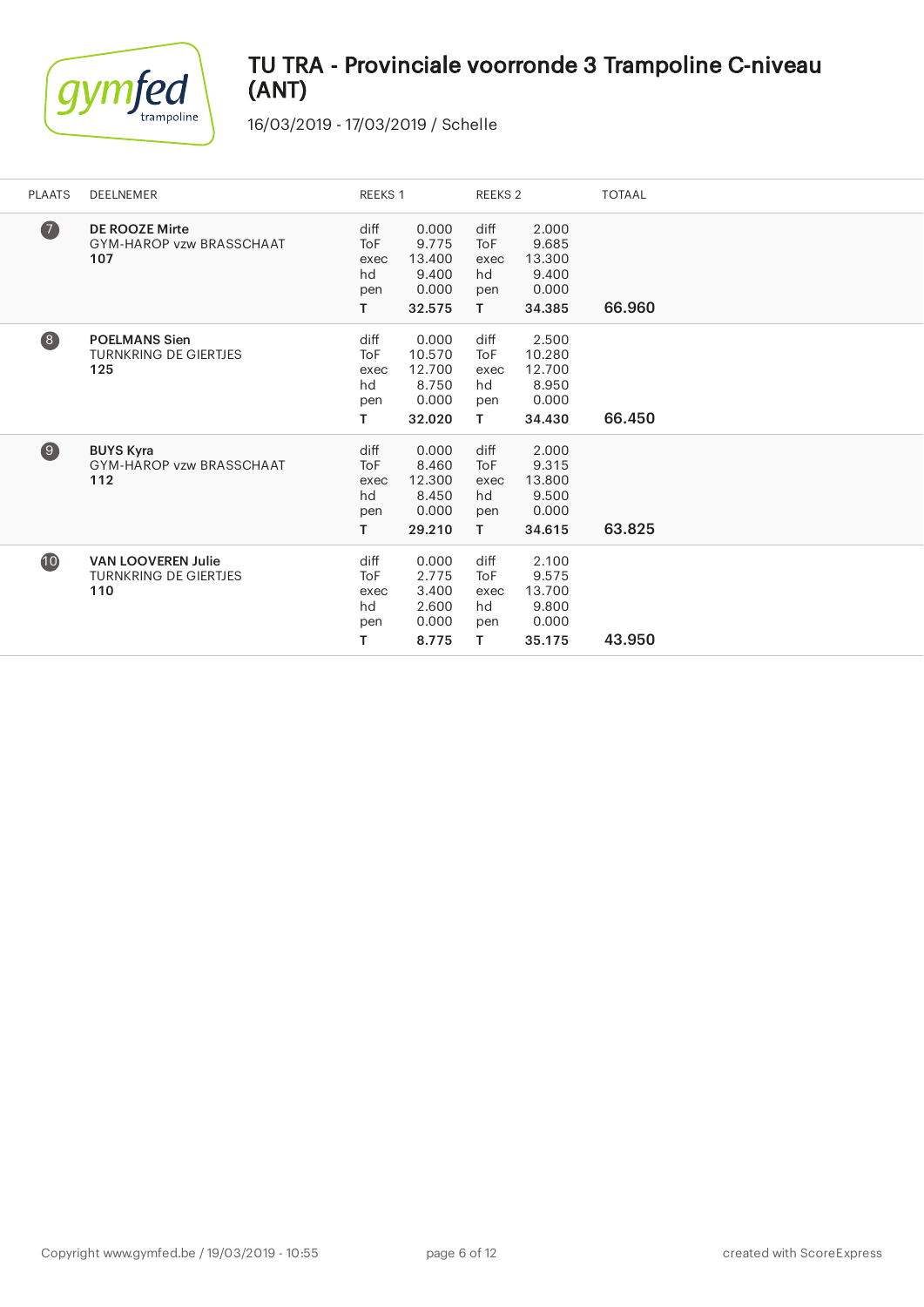

16/03/2019 - 17/03/2019 / Schelle

### C - 15-16 JAAR JONGENS - ALLROUND

| <b>PLAATS</b>  | DEELNEMER                                                       | REEKS 1                                       |                                                        | <b>REEKS 2</b>                                |                                                       | <b>TOTAAL</b> |
|----------------|-----------------------------------------------------------------|-----------------------------------------------|--------------------------------------------------------|-----------------------------------------------|-------------------------------------------------------|---------------|
| $\bf 0$        | <b>WEERNINK Justin</b><br>GYM-HAROP vzw BRASSCHAAT<br>129       | diff<br><b>ToF</b><br>exec<br>hd<br>pen<br>T. | 0.000<br>13.290<br>15.200<br>9.650<br>0.000<br>38.140  | diff<br>ToF<br>exec<br>hd<br>pen<br>T.        | 4.000<br>12.220<br>14.600<br>9.650<br>0.000<br>40.470 | 78.610        |
| $\bullet$      | <b>DE RIDDER Witse</b><br><b>GYMPULS ESSEN</b><br>131           | diff<br><b>ToF</b><br>exec<br>hd<br>pen<br>T. | 0.000<br>12.635<br>14.400<br>10.000<br>0.000<br>37.035 | diff<br>ToF<br>exec<br>hd<br>pen<br>T.        | 3.100<br>12.625<br>14.200<br>9.600<br>0.000<br>39.525 | 76.560        |
| 8              | <b>FERNANDEZ Ruben</b><br><b>TURNKRING TEN GAERDE</b><br>127    | diff<br><b>ToF</b><br>exec<br>hd<br>pen<br>T. | 0.000<br>12.270<br>15.100<br>9.550<br>0.000<br>36.920  | diff<br><b>ToF</b><br>exec<br>hd<br>pen<br>T. | 3.800<br>12.045<br>14.400<br>9.250<br>0.000<br>39.495 | 76.415        |
| $\overline{4}$ | <b>DE MUNTER TIBAU</b><br><b>GYMNA LANDEGEM vzw</b><br>126      | diff<br><b>ToF</b><br>exec<br>hd<br>pen<br>T. | 0.000<br>12.435<br>14.700<br>9.550<br>0.000<br>36.685  | diff<br><b>ToF</b><br>exec<br>hd<br>pen<br>T. | 3.800<br>12.095<br>14.300<br>9.500<br>0.000<br>39.695 | 76.380        |
| 6              | <b>BEYERS Tijl</b><br><b>GYMNA LANDEGEM vzw</b><br>130          | diff<br><b>ToF</b><br>exec<br>hd<br>pen<br>T. | 0.000<br>12.695<br>13.600<br>9.500<br>0.000<br>35.795  | diff<br>ToF<br>exec<br>hd<br>pen<br>T.        | 4.000<br>12.335<br>12.900<br>9.300<br>0.000<br>38.535 | 74.330        |
| 6              | <b>DE SCHEEMAECKER FINN</b><br><b>GYMNA LANDEGEM vzw</b><br>132 | diff<br><b>ToF</b><br>exec<br>hd<br>pen<br>T. | 0.000<br>11.240<br>14.100<br>9.700<br>0.000<br>35.040  | diff<br>ToF<br>exec<br>hd<br>pen<br>T.        | 2.900<br>10.875<br>14.500<br>9.400<br>0.000<br>37.675 | 72.715        |

### C - 15-16 JAAR JONGENS - ALLROUND ANTWERPEN

| <b>PLAATS</b> | DEELNEMER                                                 | <b>REEKS 1</b>                   |                                                       | REEKS 2                          |                                                       | TOTAAL |
|---------------|-----------------------------------------------------------|----------------------------------|-------------------------------------------------------|----------------------------------|-------------------------------------------------------|--------|
|               | <b>WEERNINK Justin</b><br>GYM-HAROP vzw BRASSCHAAT<br>129 | diff<br>ToF<br>exec<br>hd<br>pen | 0.000<br>13.290<br>15.200<br>9.650<br>0.000<br>38.140 | diff<br>ToF<br>exec<br>hd<br>pen | 4.000<br>12.220<br>14.600<br>9.650<br>0.000<br>40.470 | 78.610 |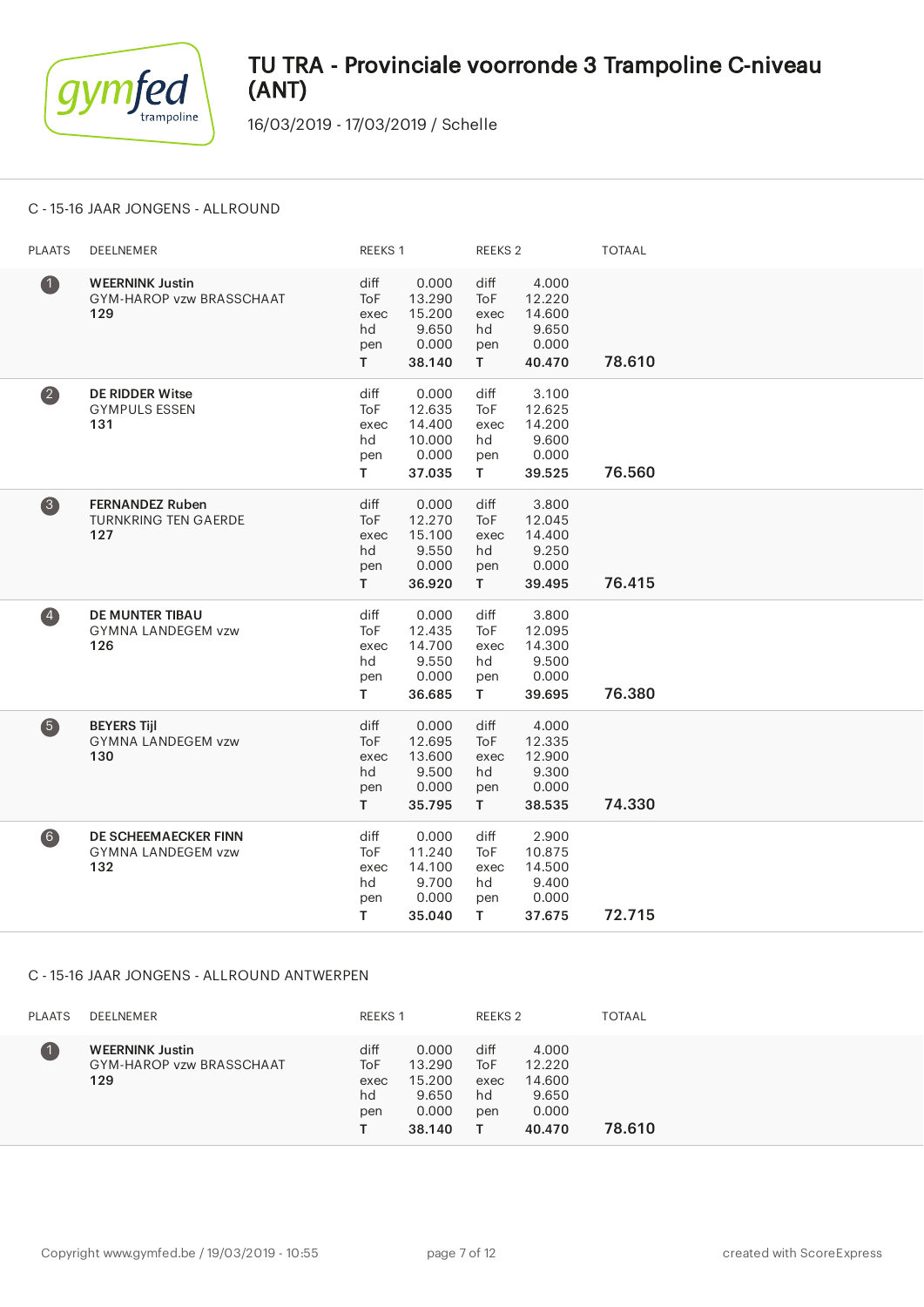

| <b>PLAATS</b>           | DEELNEMER                                             | REEKS 1                          |                                                        | REEKS 2                          |                                                       | <b>TOTAAL</b> |
|-------------------------|-------------------------------------------------------|----------------------------------|--------------------------------------------------------|----------------------------------|-------------------------------------------------------|---------------|
| $\overline{\mathbf{C}}$ | <b>DE RIDDER Witse</b><br><b>GYMPULS ESSEN</b><br>131 | diff<br>ToF<br>exec<br>hd<br>pen | 0.000<br>12.635<br>14.400<br>10.000<br>0.000<br>37.035 | diff<br>ToF<br>exec<br>hd<br>pen | 3.100<br>12.625<br>14.200<br>9.600<br>0.000<br>39.525 | 76.560        |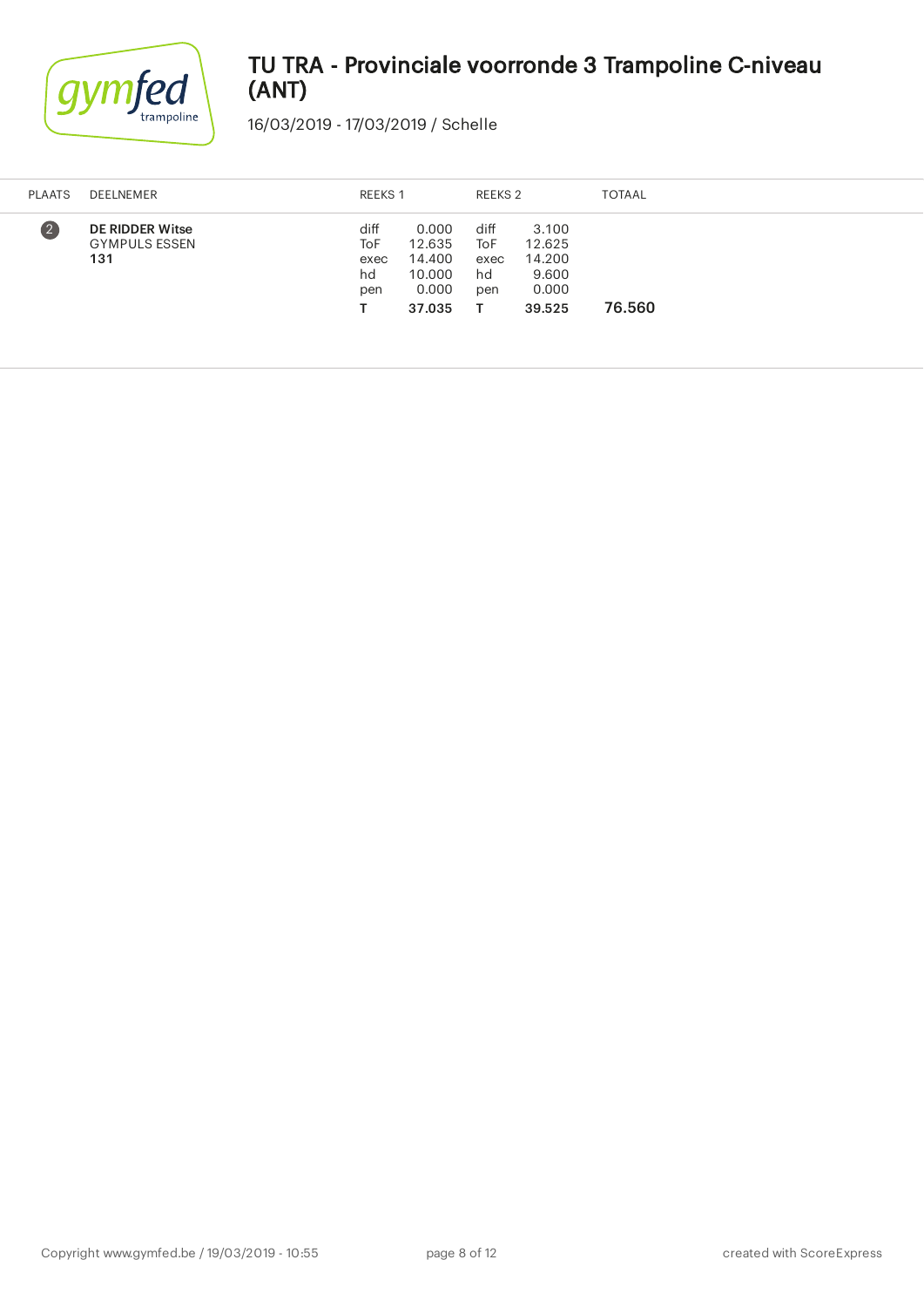

16/03/2019 - 17/03/2019 / Schelle

### C - 17+ JAAR MEISJES - ALLROUND

| <b>PLAATS</b>                           | DEELNEMER                                                          | REEKS 1                                |                                                       | REEKS <sub>2</sub>                            |                                                       | <b>TOTAAL</b> |
|-----------------------------------------|--------------------------------------------------------------------|----------------------------------------|-------------------------------------------------------|-----------------------------------------------|-------------------------------------------------------|---------------|
| $\bf 0$                                 | <b>WILS Rani</b><br>AKTIVA BERENDRECHT<br>146                      | diff<br>ToF<br>exec<br>hd<br>pen<br>T. | 0.000<br>13.400<br>16.200<br>9.700<br>0.000<br>39.300 | diff<br>ToF<br>exec<br>hd<br>pen<br>T.        | 3.800<br>13.250<br>15.900<br>9.550<br>0.000<br>42.500 | 81.800        |
| $\overline{\mathbf{2}}$                 | <b>GORIS Jill</b><br><b>CORPUS SANUM HERENTALS</b><br>143          | diff<br>ToF<br>exec<br>hd<br>pen<br>T. | 0.000<br>12.980<br>16.100<br>9.200<br>0.000<br>38.280 | diff<br>ToF<br>exec<br>hd<br>pen<br>T.        | 3.600<br>12.970<br>15.900<br>9.500<br>0.000<br>41.970 | 80.250        |
| 3                                       | <b>SILVA Ornella</b><br>VASTE VUIST LAUWE<br>137                   | diff<br>ToF<br>exec<br>hd<br>pen<br>T. | 0.000<br>12.745<br>16.600<br>9.450<br>0.000<br>38.795 | diff<br>ToF<br>exec<br>hd<br>pen<br>T.        | 3.500<br>12.790<br>15.500<br>9.650<br>0.000<br>41.440 | 80.235        |
| $\overline{\mathbf{A}}$                 | <b>JORIS Danae</b><br><b>TURNKRING DE GIERTJES</b><br>144          | diff<br>ToF<br>exec<br>hd<br>pen<br>T. | 0.000<br>12.700<br>14.900<br>9.100<br>0.000<br>36.700 | diff<br><b>ToF</b><br>exec<br>hd<br>pen<br>T. | 3.900<br>12.625<br>13.800<br>9.250<br>0.000<br>39.575 | 76.275        |
| 6                                       | <b>VAN DER LINDEN Lianne</b><br>TK DEUGD EN MOED EKEREN vzw<br>145 | diff<br>ToF<br>exec<br>hd<br>pen<br>T. | 0.000<br>11.705<br>14.900<br>9.450<br>0.000<br>36.055 | diff<br>ToF<br>exec<br>hd<br>pen<br>T.        | 4.000<br>12.460<br>14.100<br>9.500<br>0.000<br>40.060 | 76.115        |
| $\bullet$                               | <b>PANNECOUCKE Emma</b><br>GO4GYM<br>134                           | diff<br>ToF<br>exec<br>hd<br>pen<br>T. | 0.000<br>12.015<br>15.300<br>9.550<br>0.000<br>36.865 | diff<br>ToF<br>exec<br>hd<br>pen<br>T.        | 3.600<br>11.870<br>14.600<br>9.100<br>0.000<br>39.170 | 76.035        |
| $\bullet$                               | <b>KERCKHOFS NYAH</b><br>KON. DIESTSE TURNKRING<br>153             | diff<br>ToF<br>exec<br>hd<br>pen<br>T. | 0.000<br>12.805<br>15.100<br>9.500<br>0.000<br>37.405 | diff<br>ToF<br>exec<br>hd<br>pen<br>T.        | 3.500<br>12.365<br>13.100<br>9.100<br>0.000<br>38.065 | 75.470        |
| $\begin{array}{c} \hline 8 \end{array}$ | <b>SIMONS Luna</b><br><b>CORPUS SANUM HERENTALS</b><br>148         | diff<br>ToF<br>exec<br>hd<br>pen<br>T. | 0.000<br>12.905<br>14.400<br>8.950<br>0.000<br>36.255 | diff<br>ToF<br>exec<br>hd<br>pen<br>T         | 2.900<br>12.385<br>14.300<br>9.050<br>0.000<br>38.635 | 74.890        |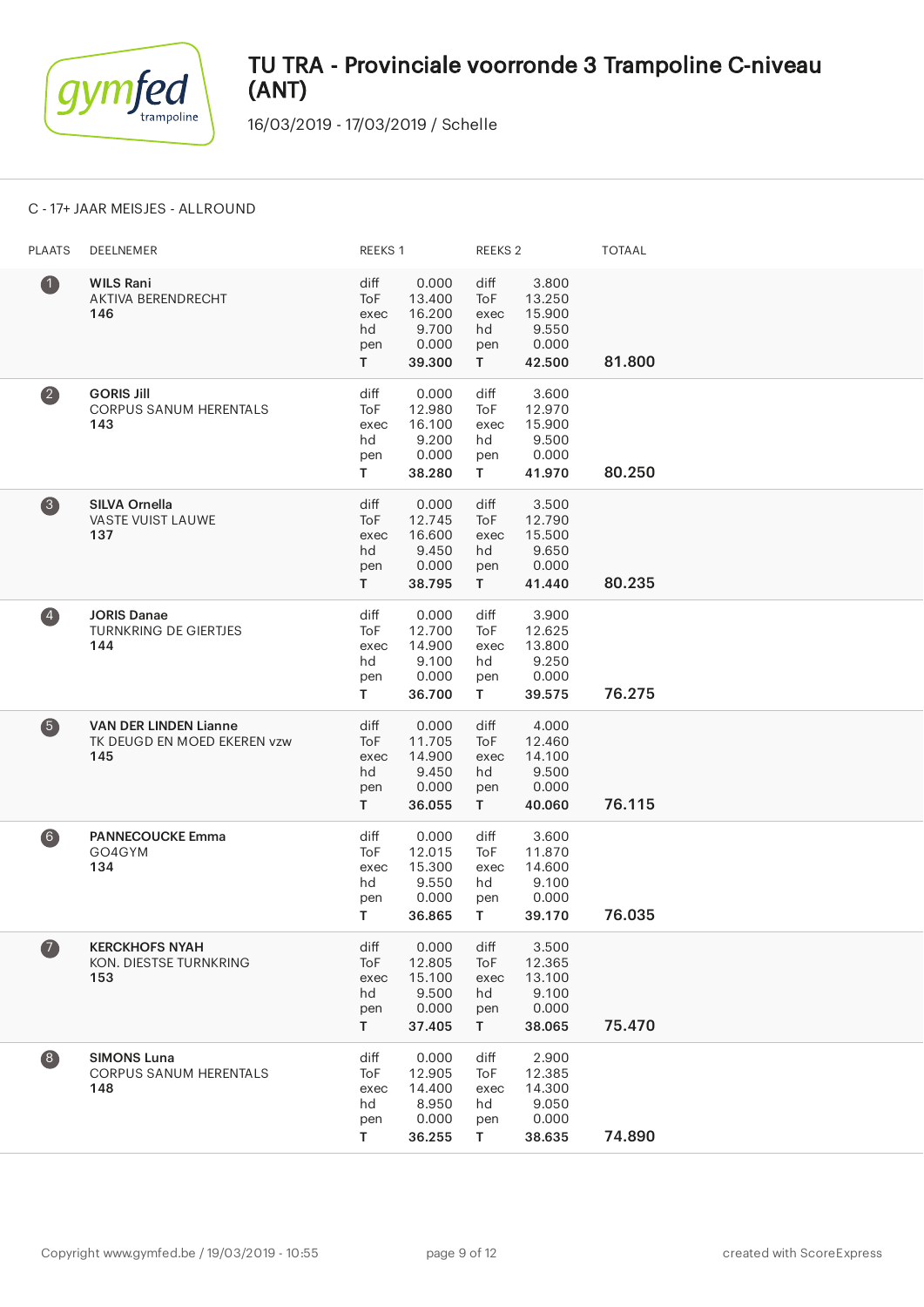

| <b>PLAATS</b>     | DEELNEMER                                                       | REEKS 1                                          |                                                       | REEKS <sub>2</sub>                     |                                                       | <b>TOTAAL</b> |
|-------------------|-----------------------------------------------------------------|--------------------------------------------------|-------------------------------------------------------|----------------------------------------|-------------------------------------------------------|---------------|
| $\left( 9\right)$ | <b>HIMPE Merel</b><br>TK DEUGD EN MOED EKEREN vzw<br>149        | diff<br>ToF<br>exec<br>hd<br>pen<br>$\mathsf{T}$ | 0.000<br>12.000<br>14.100<br>9.300<br>0.000<br>35.400 | diff<br>ToF<br>exec<br>hd<br>pen<br>T. | 2.500<br>12.175<br>14.500<br>9.200<br>0.000<br>38.375 | 73.775        |
| 10                | <b>VAN DEYNSE Delphine</b><br><b>GYMCLUB ALTIS EEKLO</b><br>136 | diff<br>ToF<br>exec<br>hd<br>pen<br>T.           | 0.000<br>10.935<br>14.700<br>9.900<br>0.000<br>35.535 | diff<br>ToF<br>exec<br>hd<br>pen<br>T. | 3.500<br>10.805<br>13.900<br>9.750<br>0.000<br>37.955 | 73.490        |
| $\bf{1}$          | <b>ALLAERT Alexina</b><br>STEEDS IN FORM OOIGEM<br>141          | diff<br>ToF<br>exec<br>hd<br>pen<br>T.           | 0.000<br>12.035<br>14.600<br>9.700<br>0.000<br>36.335 | diff<br>ToF<br>exec<br>hd<br>pen<br>T. | 3.000<br>11.275<br>12.900<br>9.850<br>0.000<br>37.025 | 73.360        |
| $\mathbf{12}$     | <b>BAEKE Anna</b><br><b>GYMCLUB ALTIS EEKLO</b><br>138          | diff<br>ToF<br>exec<br>hd<br>pen<br>T.           | 0.000<br>10.945<br>14.500<br>9.500<br>0.000<br>34.945 | diff<br>ToF<br>exec<br>hd<br>pen<br>T. | 2.500<br>11.375<br>14.400<br>9.550<br>0.000<br>37.825 | 72.770        |
| $\bullet$         | <b>SMOLDERS Ellen</b><br>TK OLYMPIA ZONHOVEN vzw<br>140         | diff<br>ToF<br>exec<br>hd<br>pen<br>T.           | 0.000<br>11.510<br>14.500<br>9.400<br>0.000<br>35.410 | diff<br>ToF<br>exec<br>hd<br>pen<br>T. | 2.900<br>10.990<br>13.600<br>9.450<br>0.000<br>36.940 | 72.350        |
| $\overline{14}$   | <b>VERBEKEN Sarah</b><br><b>GYMCLUB ALTIS EEKLO</b><br>142      | diff<br>ToF<br>exec<br>hd<br>pen<br>T.           | 0.000<br>10.555<br>14.600<br>9.950<br>0.000<br>35.105 | diff<br>ToF<br>exec<br>hd<br>pen<br>T. | 2.500<br>10.630<br>14.500<br>9.600<br>0.000<br>37.230 | 72.335        |
| $\bigoplus$       | <b>VAN DAELE Leonie</b><br><b>GYMCLUB ALTIS EEKLO</b><br>151    | diff<br>ToF<br>exec<br>hd<br>pen<br>T            | 0.000<br>10.765<br>14.700<br>9.600<br>0.000<br>35.065 | diff<br>ToF<br>exec<br>hd<br>pen<br>T. | 3.600<br>10.705<br>13.300<br>9.350<br>0.000<br>36.955 | 72.020        |
| 16                | <b>DE PEUTER Jorien</b><br>CORPUS SANUM HERENTALS<br>133        | diff<br>ToF<br>exec<br>hd<br>pen<br>T.           | 0.000<br>10.135<br>12.100<br>7.400<br>0.000<br>29.635 | diff<br>ToF<br>exec<br>hd<br>pen<br>T. | 3.600<br>12.430<br>15.500<br>9.050<br>0.000<br>40.580 | 70.215        |
| $\mathbf{1}$      | <b>HEIRMAN Kiara</b><br>GYMNA LANDEGEM vzw<br>139               | diff<br>ToF<br>exec<br>hd<br>pen<br>$\mathsf{T}$ | 0.000<br>10.795<br>13.200<br>9.350<br>0.000<br>33.345 | diff<br>ToF<br>exec<br>hd<br>pen<br>T. | 3.400<br>11.385<br>12.600<br>9.400<br>0.000<br>36.785 | 70.130        |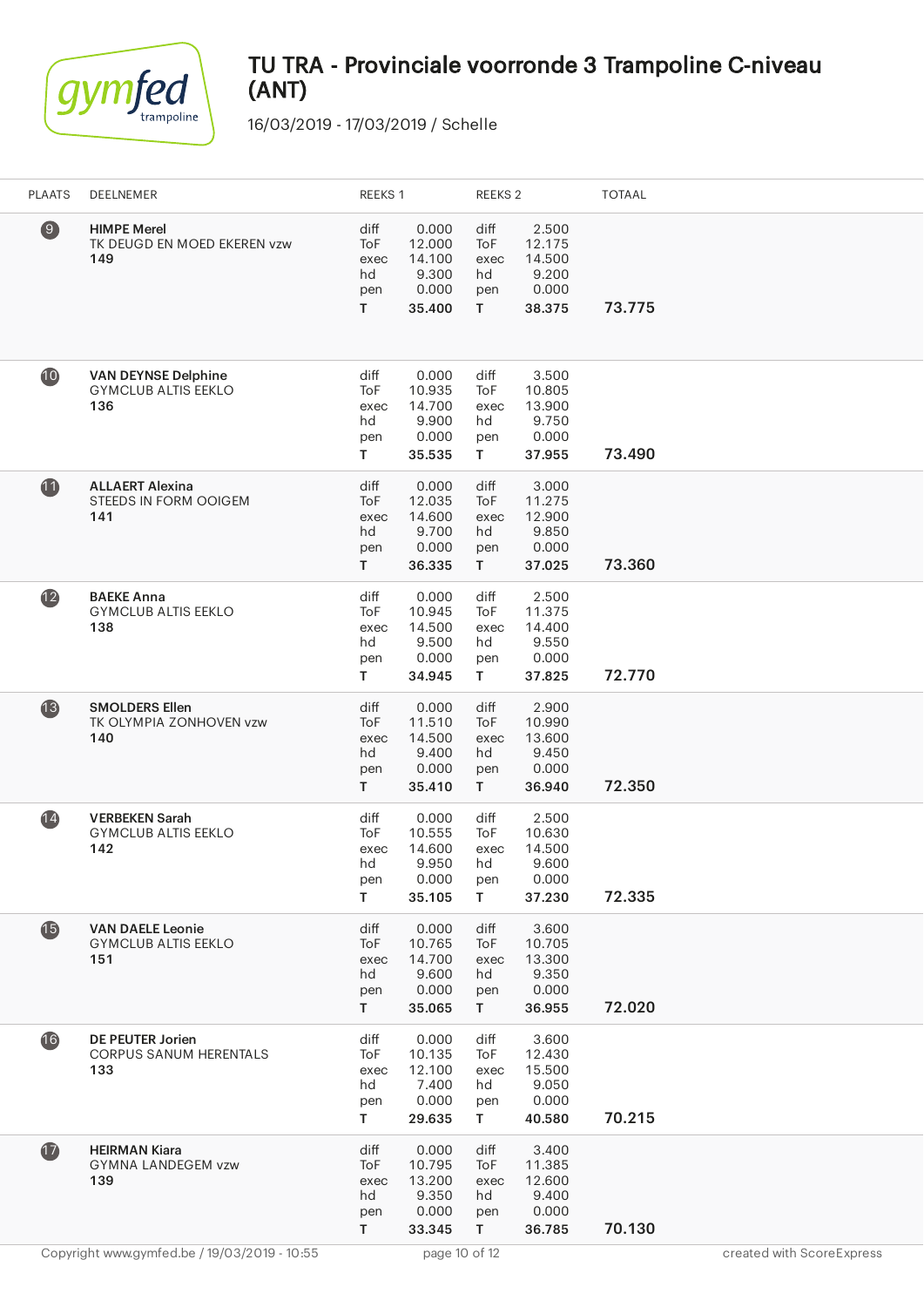

16/03/2019 - 17/03/2019 / Schelle

| <b>PLAATS</b> | <b>DEELNEMER</b>                                           | REEKS 1                                            |                                                       | REEKS <sub>2</sub>                     |                                                       | <b>TOTAAL</b> |
|---------------|------------------------------------------------------------|----------------------------------------------------|-------------------------------------------------------|----------------------------------------|-------------------------------------------------------|---------------|
| 18            | <b>JANSSENS Sara</b><br>KTDV POPULAIRE HALLE vzw<br>135    | diff<br>ToF<br>exec<br>hd<br>pen<br>T.             | 0.000<br>10.440<br>13.800<br>9.600<br>0.000<br>33.840 | diff<br>ToF<br>exec<br>hd<br>pen<br>т  | 3.200<br>10.180<br>12.500<br>9.500<br>0.000<br>35.380 | 69.220        |
| 19            | <b>SOMMEN Joske</b><br><b>TURNKRING DE GIERTJES</b><br>154 | diff<br>To <sub>F</sub><br>exec<br>hd<br>pen<br>T. | 0.000<br>12.575<br>14.900<br>8.950<br>0.000<br>36.425 | diff<br>ToF<br>exec<br>hd<br>pen<br>T. | 3.500<br>10.055<br>10.800<br>7.200<br>0.000<br>31.555 | 67.980        |
| 20            | <b>RESSELER Thirze</b><br>GYM-HAROP vzw BRASSCHAAT<br>147  | diff<br><b>ToF</b><br>exec<br>hd<br>pen<br>т       | 0.000<br>10.070<br>13.100<br>9.700<br>0.000<br>32.870 | diff<br>ToF<br>exec<br>hd<br>pen<br>т  | 1.800<br>7.480<br>9.300<br>6.800<br>0.000<br>25.380   | 58.250        |

### C - 17+ JAAR MEISJES - ALLROUND ANTWERPEN

| <b>PLAATS</b>  | DEELNEMER                                                          | REEKS <sub>1</sub>                            |                                                       | REEKS <sub>2</sub>                            |                                                       | <b>TOTAAL</b> |
|----------------|--------------------------------------------------------------------|-----------------------------------------------|-------------------------------------------------------|-----------------------------------------------|-------------------------------------------------------|---------------|
| $\bullet$      | <b>WILS Rani</b><br>AKTIVA BERENDRECHT<br>146                      | diff<br><b>ToF</b><br>exec<br>hd<br>pen<br>T. | 0.000<br>13.400<br>16.200<br>9.700<br>0.000<br>39.300 | diff<br>ToF<br>exec<br>hd<br>pen<br>T.        | 3.800<br>13.250<br>15.900<br>9.550<br>0.000<br>42.500 | 81.800        |
| $\bullet$      | <b>GORIS Jill</b><br><b>CORPUS SANUM HERENTALS</b><br>143          | diff<br>ToF<br>exec<br>hd<br>pen<br>T.        | 0.000<br>12.980<br>16.100<br>9.200<br>0.000<br>38.280 | diff<br><b>ToF</b><br>exec<br>hd<br>pen<br>T. | 3.600<br>12.970<br>15.900<br>9.500<br>0.000<br>41.970 | 80.250        |
| $\bullet$      | <b>JORIS Danae</b><br><b>TURNKRING DE GIERTJES</b><br>144          | diff<br>ToF<br>exec<br>hd<br>pen<br>T.        | 0.000<br>12.700<br>14.900<br>9.100<br>0.000<br>36.700 | diff<br>ToF<br>exec<br>hd<br>pen<br>T.        | 3.900<br>12.625<br>13.800<br>9.250<br>0.000<br>39.575 | 76.275        |
| $\overline{4}$ | <b>VAN DER LINDEN Lianne</b><br>TK DEUGD EN MOED EKEREN vzw<br>145 | diff<br>ToF<br>exec<br>hd<br>pen<br>T.        | 0.000<br>11.705<br>14.900<br>9.450<br>0.000<br>36.055 | diff<br><b>ToF</b><br>exec<br>hd<br>pen<br>T. | 4.000<br>12.460<br>14.100<br>9.500<br>0.000<br>40.060 | 76.115        |
| $\overline{5}$ | <b>SIMONS Luna</b><br><b>CORPUS SANUM HERENTALS</b><br>148         | diff<br><b>ToF</b><br>exec<br>hd<br>pen<br>T. | 0.000<br>12.905<br>14.400<br>8.950<br>0.000<br>36.255 | diff<br><b>ToF</b><br>exec<br>hd<br>pen<br>T. | 2.900<br>12.385<br>14.300<br>9.050<br>0.000<br>38.635 | 74.890        |